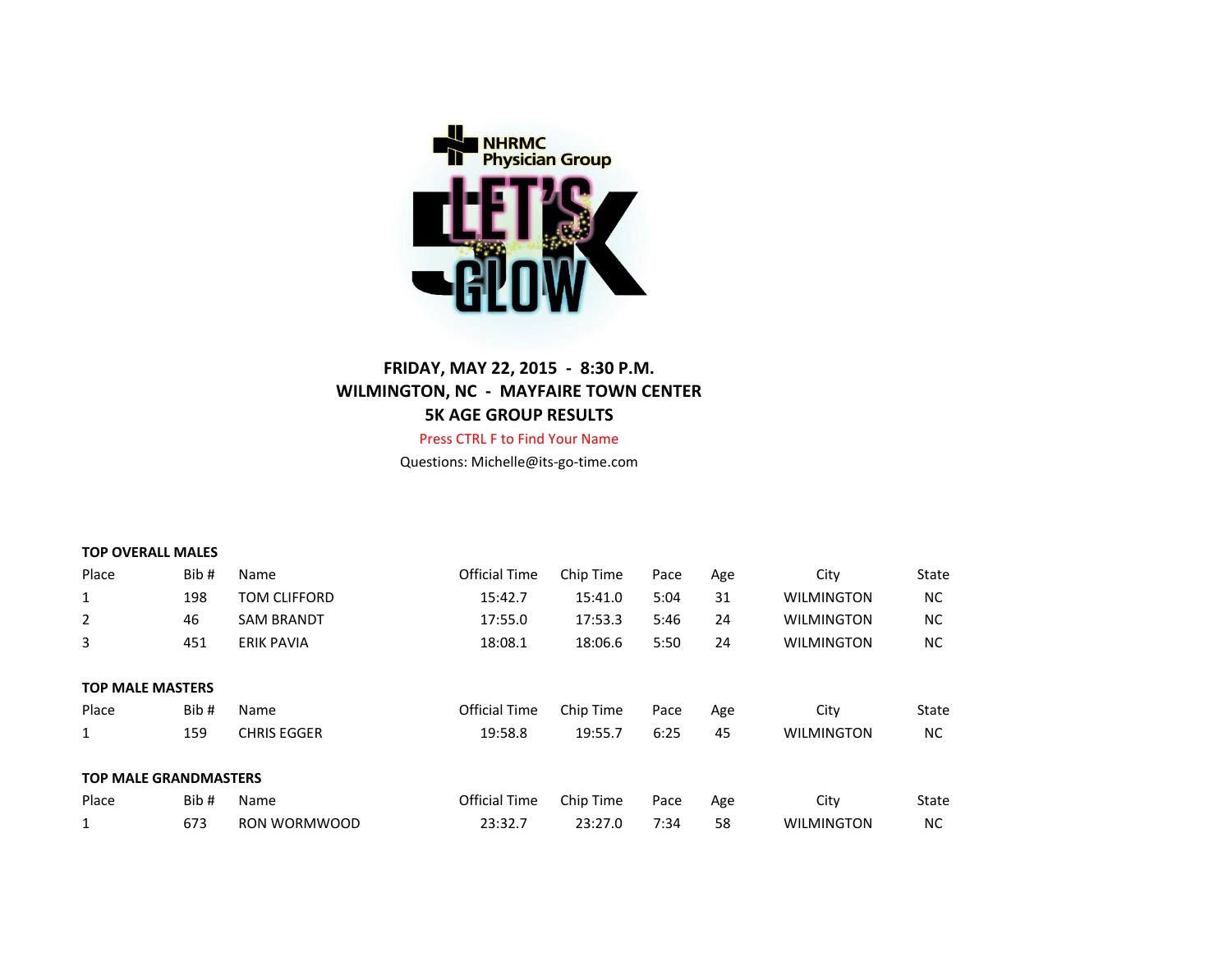|                            | <b>TOP OVERALL FEMALES</b>     |                          |                      |           |       |     |                      |       |
|----------------------------|--------------------------------|--------------------------|----------------------|-----------|-------|-----|----------------------|-------|
| Place                      | Bib#                           | Name                     | <b>Official Time</b> | Chip Time | Pace  | Age | City                 | State |
| 1                          | 855                            | <b>NATALIE PINO</b>      | 21:12.3              | 21:08.8   | 6:49  | 42  | <b>WILMINGTON</b>    | NC    |
| $\overline{2}$             | 581                            | <b>CARRIE TAABET</b>     | 21:26.3              | 21:26.3   | 6:55  | 36  | <b>WILMINGTON</b>    | NC    |
| 3                          | 329                            | <b>KELSEY LINGERFELT</b> | 21:29.6              | 21:23.4   | 6:54  | 28  | <b>WILMINGTON</b>    | NC    |
|                            | <b>TOP FEMALE MASTERS</b>      |                          |                      |           |       |     |                      |       |
| Place                      | Bib#                           | Name                     | <b>Official Time</b> | Chip Time | Pace  | Age | City                 | State |
| $\mathbf 1$                | 141                            | <b>JENNIFER DORTON</b>   | 23:31.7              | 23:31.7   | 7:35  | 41  | <b>WILMINGTON</b>    | $NC$  |
|                            | <b>TOP FEMALE GRANDMASTERS</b> |                          |                      |           |       |     |                      |       |
| Place                      | Bib#                           | Name                     | <b>Official Time</b> | Chip Time | Pace  | Age | City                 | State |
| 1                          | 617                            | <b>CHERYL TRAPP</b>      | 24:19.5              | 24:19.5   | 7:51  | 55  | <b>WILMINGTON</b>    | NC    |
| <b>MALE 10 &amp; UNDER</b> |                                |                          |                      |           |       |     |                      |       |
| Place                      | Bib#                           | Name                     | <b>Official Time</b> | Chip Time | Pace  | Age | City                 | State |
| $\mathbf{1}$               | 877                            | <b>CADEN PIERCE</b>      | 21:03.1              | 21:03.1   | 6:47  | 9   | <b>WILMINGON</b>     | NC    |
| $\overline{2}$             | 568                            | <b>JACK STERRETT</b>     | 21:43.9              | 21:43.9   | 7:00  | 9   | <b>WILMINGTON</b>    | NC    |
| 3                          | 621                            | <b>COOPER UHL</b>        | 23:22.2              | 22:57.7   | 7:24  | 8   | <b>WILMINGTON</b>    | NC    |
| 4                          | 489                            | <b>ASHTON REBER</b>      | 25:01.8              | 24:02.6   | 7:45  | 8   | <b>MANTEO</b>        | NC    |
| 5                          | 623                            | <b>DANNER UPTON</b>      | 25:24.3              | 25:21.5   | 8:11  | 8   | <b>WILMINGTON</b>    | NC    |
| 6                          | 280                            | <b>DALLAS JAMES</b>      | 27:04.1              | 26:54.1   | 8:41  | 9   | <b>ROSE HILL</b>     | NC    |
| $\overline{7}$             | 371                            | MICHAEL MCDERMOTT        | 27:16.9              | 27:04.3   | 8:44  | 10  | LELAND               | NC    |
| 8                          | 224                            | <b>KEEGAN HARALDSON</b>  | 28:29.8              | 27:51.3   | 8:59  | 8   | LELAND               | NC    |
| 9                          | 414                            | <b>SEAN MCCAULEY</b>     | 29:47.9              | 29:47.9   | 9:36  | 10  | <b>WILMINGTON</b>    | NC    |
| 10                         | 422                            | <b>BRYCE NOWAK</b>       | 31:53.9              | 31:03.8   | 10:01 | 8   | <b>HOLLY SPRINGS</b> | NC    |
| 11                         | 424                            | <b>HENRY NOWAK</b>       | 31:54.2              | 31:00.3   | 10:00 | 8   | <b>WILMINGTON</b>    | $NC$  |
| 12                         | 190                            | <b>AUSTIN GEROCK</b>     | 33:45.1              | 33:45.1   | 10:53 | 10  | <b>WILMINGTON</b>    | NC    |
| 13                         | 376                            | <b>BRADLEY MCLEAN</b>    | 34:39.6              | 32:58.8   | 10:38 | 10  | <b>WILMINGTON</b>    | NC    |
| 14                         | 516                            | <b>CHASE SALLING</b>     | 36:21.7              | 34:28.6   | 11:07 | 9   | <b>WILMINGTON</b>    | NC    |
| 15                         | 613                            | <b>LOGAN TOUNSLEY</b>    | 38:18.2              | 37:01.4   | 11:56 | 8   | <b>WILMINGTON</b>    | NC    |
| 16                         | 350                            | <b>DARREN MARLOWE</b>    | 38:30.1              | 37:14.3   | 12:01 | 8   | <b>WILMINGTON</b>    | NC    |
| 17                         | 470                            | <b>TREY PITTMAN</b>      | 39:14.7              | 37:34.7   | 12:07 | 6   | LELAND               | NC    |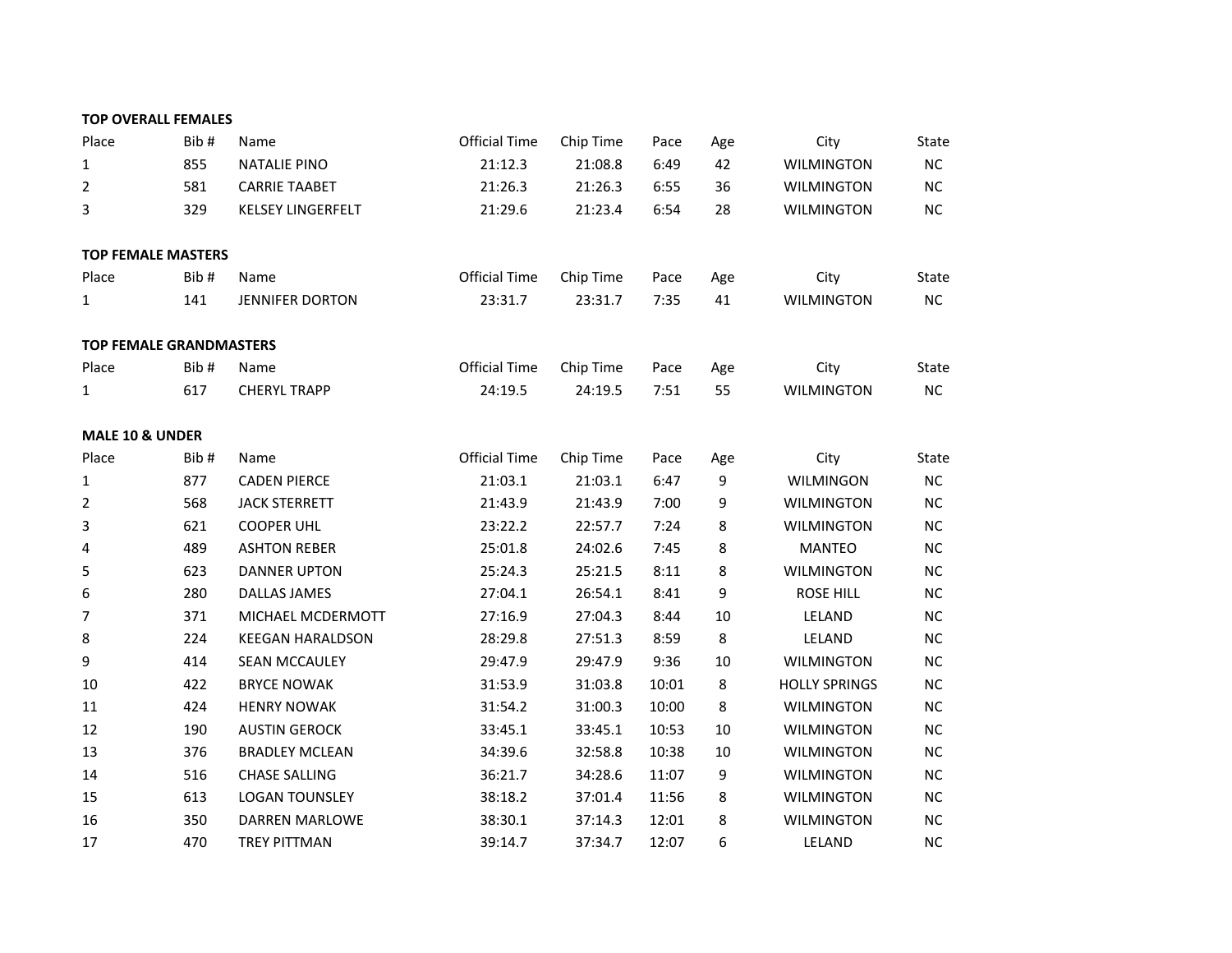| 18 | 316 | <b>COLE BYRD</b>        | 39:41.5 | 38:04.6 | 12:17 | 10 | LELAND             | NC  |
|----|-----|-------------------------|---------|---------|-------|----|--------------------|-----|
| 19 | 238 | TY HALL                 | 39:57.4 | 38:22.2 | 12:23 | 6  | <b>WINNABOW</b>    | NC. |
| 20 | 532 | <b>FLETCHER SHOLAR</b>  | 40:06.0 | 40:06.0 | 12:56 | 10 | WILMINGTON         | NC. |
| 21 | 315 | <b>ETHAN LANGLEY</b>    | 40:28.8 | 38:37.2 | 12:27 | 10 | <b>WILMINGTON</b>  | NC  |
| 22 | 155 | LANDEN EDWARDS          | 40:34.4 | 40:04.1 | 12:55 | 6  | WILMINGTON         | NC. |
| 23 | 741 | JOSHUA HOUSTON          | 40:54.7 | 40:49.7 | 13:10 | 9  | <b>WILMINGTON</b>  | NC. |
| 24 | 662 | <b>ANTONIO WILT</b>     | 41:23.6 | 39:39.4 | 12:47 | 8  | <b>WILMINGTON</b>  | NC. |
| 25 | 720 | DJ CATO                 | 42:22.3 | 41:44.6 | 13:28 | 7  | <b>WILMINGTON</b>  | NC. |
| 26 | 642 | <b>CHRISTOPHER WEBB</b> | 42:36.4 | 41:29.6 | 13:23 | 8  | LELAND             | NC  |
| 27 | 843 | <b>ALEX MORGAN</b>      | 43:14.1 | 42:32.6 | 13:43 | 9  | <b>WILMINGTON</b>  | NC. |
| 28 | 351 | <b>DAVID MARLOWE</b>    | 44:47.4 | 43:27.5 | 14:01 | 7  | <b>WILMINGTON</b>  | NC. |
| 29 | 287 | <b>EVAN JONES</b>       | 48:01.6 | 46:47.6 | 15:05 | 7  | <b>WILMINGTON</b>  | NC. |
| 30 | 527 | <b>DAMON SHELTON</b>    | 48:23.6 | 46:18.6 | 14:56 | 8  | <b>WILMINGTON</b>  | NC  |
| 31 | 865 | <b>LUCAS WRIGHT</b>     | 49:06.3 | 47:13.3 | 15:14 | 8  | <b>ROCKY POINT</b> | NC. |
| 32 | 913 | <b>REIF ALIAH</b>       | 51:05.6 | 51:05.6 | 16:29 | 5  | <b>WILMINGTON</b>  | NC. |
| 33 | 691 | <b>JACK SNOWDEN</b>     | 51:23.6 | 50:36.6 | 16:19 | 5  | <b>WILMINGTON</b>  | NC. |
| 34 | 659 | AARON WILLIAMSON        | 56:12.4 | 55:13.3 | 17:49 | 8  | <b>ROCKY POINT</b> | NC. |
|    |     |                         |         |         |       |    |                    |     |

# **MALE 11 - 14**

| Place          | Bib# | Name                   | Official Time | Chip Time | Pace  | Age | City              | <b>State</b> |
|----------------|------|------------------------|---------------|-----------|-------|-----|-------------------|--------------|
| 1              | 853  | <b>RJ PINO</b>         | 21:07.8       | 21:07.8   | 6:49  | 12  | WILMINGTON        | NC.          |
| $\overline{2}$ | 33   | <b>ALEX BESTE</b>      | 26:31.2       | 26:14.9   | 8:28  | 12  | WILMINGTON        | NC.          |
| 3              | 250  | <b>CALEB HEWITT</b>    | 26:45.0       | 26:31.5   | 8:33  | 12  | WILMINGTON        | NC.          |
| 4              | 134  | LUKE DEININGER         | 27:16.5       | 27:13.3   | 8:47  | 11  | WILMINGTON        | NC.          |
| 5              | 124  | <b>CHASE DAVIS</b>     | 27:17.4       | 27:17.4   | 8:48  | 12  | <b>WILMINGTON</b> | NC           |
| 6              | 254  | <b>TYLER HINNANT</b>   | 27:58.4       | 27:58.4   | 9:01  | 14  | WILMINGTON        | NC           |
| 7              | 905  | <b>COLE DONNER</b>     | 30:15.7       | 30:14.7   | 9:45  | 11  | WILMINGTON        | NC.          |
| 8              | 525  | <b>SHEA SEUFERT</b>    | 30:17.9       | 29:15.9   | 9:26  | 12  | <b>WIMINGTON</b>  | NC.          |
| 9              | 50   | <b>AUGUST BRITTAIN</b> | 35:03.6       | 34:40.4   | 11:11 | 11  | WILMINGTON        | NC.          |
| 10             | 534  | <b>PRESLEY SHOLAR</b>  | 36:21.8       | 34:29.8   | 11:07 | 12  | WILMINGTON        | NC.          |
| 11             | 609  | <b>RYLAN TODD</b>      | 40:29.6       | 38:48.1   | 12:31 | 11  | WILMINGTON        | NC.          |
| 12             | 850  | <b>ALEX GONZALEZ</b>   | 41:18.7       | 41:06.5   | 13:15 | 13  | <b>WILMINGTON</b> | NC.          |
| 13             | 846  | <b>KEVIN CAGGIANO</b>  | 59:26.8       | 57:26.8   | 18:32 | 14  | WILMINGTON        | NC.          |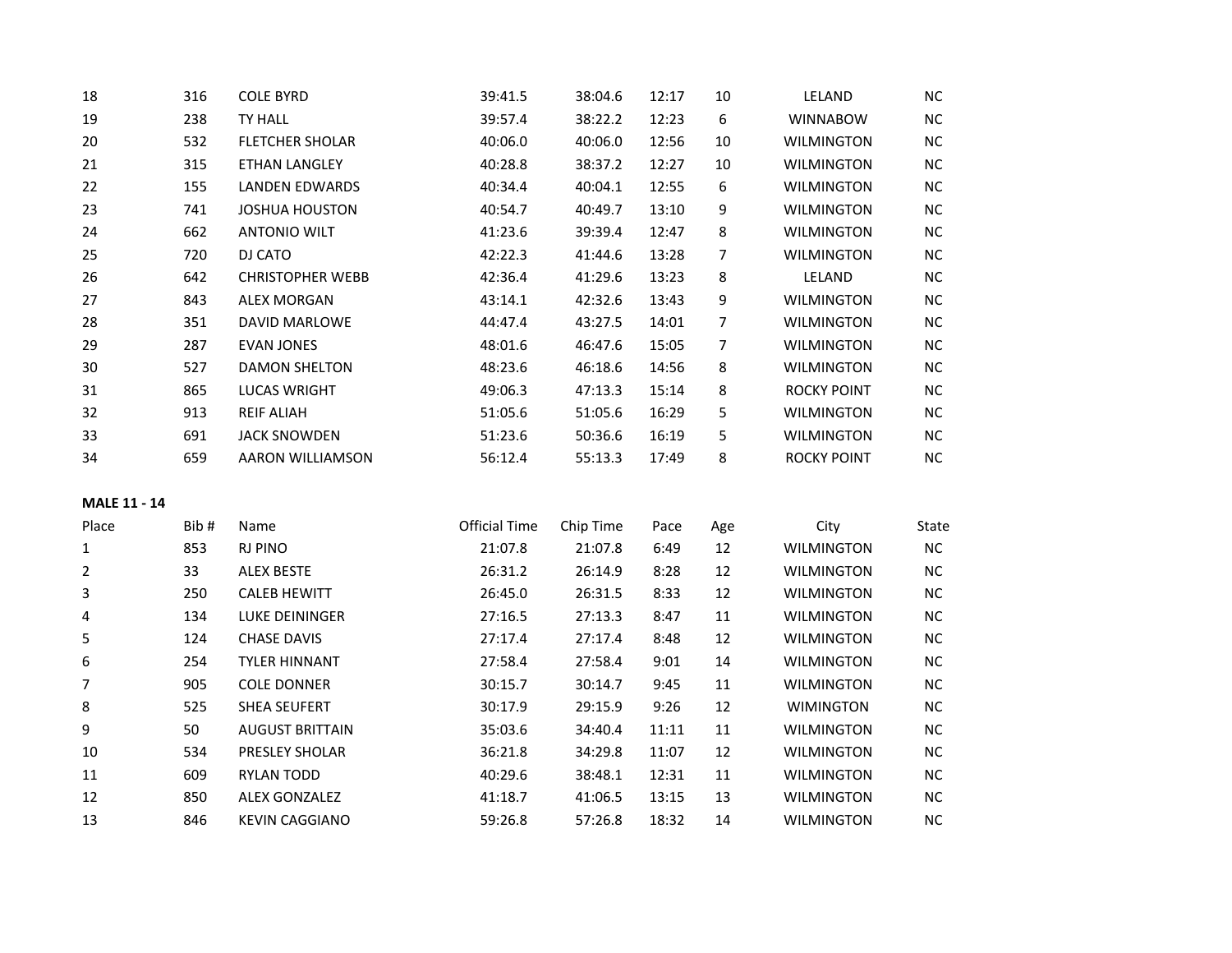## **MALE 15 - 19**

| Place               | Bib#   | Name                    | <b>Official Time</b> | Chip Time | Pace  | Age | City                      | <b>State</b> |
|---------------------|--------|-------------------------|----------------------|-----------|-------|-----|---------------------------|--------------|
| $\mathbf{1}$        | 109    | <b>ROBERT COOPER</b>    | 21:27.0              | 21:14.5   | 6:51  | 18  | <b>SURF CITY</b>          | NC           |
| $\overline{2}$      | 132    | <b>KYLE DEGENHARDT</b>  | 21:48.7              | 21:48.7   | 7:02  | 19  | <b>RICHLANDS</b>          | NC           |
| 3                   | 189    | <b>HUNTER GARRIS</b>    | 23:36.6              | 23:04.0   | 7:26  | 15  | <b>WILMINGTON</b>         | <b>NC</b>    |
| $\overline{a}$      | $10\,$ | <b>EDWARD ALBRECHT</b>  | 25:59.8              | 25:34.4   | 8:15  | 19  | <b>WILMINGTON</b>         | <b>NC</b>    |
| 5                   | 178    | <b>ANTONIO FLOREZ</b>   | 28:52.6              | 27:11.5   | 8:46  | 18  | <b>WILMINGTON</b>         | NC           |
| 6                   | 323    | <b>JACOB LAYTON</b>     | 29:58.8              | 27:46.2   | 8:57  | 17  | <b>WILMINGTON</b>         | NC           |
| $\overline{7}$      | 898    | <b>ETHAN PIERSON</b>    | 30:47.4              | 30:45.6   | 9:55  | 15  | <b>WRIGHTSVILLE BEACH</b> | NC           |
| 8                   | 282    | ETHAN JENKINS           | 33:23.4              | 33:16.3   | 10:44 | 16  | <b>SNEADS FERRY</b>       | NC           |
| 9                   | 884    | <b>CAMERON SECHRIST</b> | 40:58.2              | 40:23.5   | 13:02 | 15  | <b>WILMINGTON</b>         | <b>NC</b>    |
| 10                  | 245    | <b>JAKE HENDERSON</b>   | 56:44.0              | 55:19.7   | 17:51 | 15  | LELAND                    | NC           |
| 11                  | 636    | PATRICK VIOLETTE        | 1:07:09.7            | 1:07:09.7 | 21:40 | 18  | <b>WILMINGTON</b>         | NC           |
| <b>MALE 20 - 29</b> |        |                         |                      |           |       |     |                           |              |
| Place               | Bib#   | Name                    | <b>Official Time</b> | Chip Time | Pace  | Age | City                      | State        |
| $\mathbf 1$         | 844    | MICHAEL A REIVES        | 21:47.9              | 21:32.2   | 6:57  | 21  | <b>WILMINGTON</b>         | NC           |
| $\overline{2}$      | 605    | <b>DAVID TIGNONSINI</b> | 21:50.6              | 21:48.7   | 7:02  | 27  | <b>WILMINGTON</b>         | NC           |
| 3                   | 585    | <b>KYLE TAYLOR</b>      | 21:58.2              | 21:55.3   | 7:04  | 20  | <b>WILMINGTON</b>         | $NC$         |
| 4                   | 907    | <b>SKYLER SION</b>      | 22:44.6              | 21:50.5   | 7:03  | 22  | <b>WRIGHTSVILLE BEACH</b> | NC           |
| 5                   | 598    | <b>CALEB TIFFT</b>      | 24:09.0              | 23:30.8   | 7:35  | 21  | <b>WILMINGTON</b>         | <b>NC</b>    |
| 6                   | 394    | <b>RYAN MILLER</b>      | 24:31.7              | 24:11.0   | 7:48  | 27  | <b>WILMINGTON</b>         | <b>NC</b>    |
| $\overline{7}$      | 228    | <b>JUSTIN HARRIS</b>    | 24:49.3              | 22:31.3   | 7:16  | 25  | <b>WILMINGTON</b>         | <b>NC</b>    |
| 8                   | 177    | <b>JENS FLOCK</b>       | 25:35.0              | 25:24.6   | 8:12  | 29  | <b>WILMINGTON</b>         | <b>NC</b>    |
| 9                   | 420    | <b>DANIEL NOKES</b>     | 26:53.1              | 26:53.1   | 8:40  | 29  | <b>SNEADS FERRY</b>       | NC           |
| 10                  | 251    | <b>DAVID HIATT</b>      | 27:13.8              | 26:20.1   | 8:30  | 27  | <b>WILMINGTON</b>         | NC           |
| $11\,$              | 849    | <b>SPENCER GRAY</b>     | 27:22.8              | 27:17.7   | 8:48  | 25  | <b>WILMINGTON</b>         | NC           |
| 12                  | 695    | <b>TYLER THRONE</b>     | 27:23.1              | 27:14.0   | 8:47  | 22  | <b>WILMINGTON</b>         | NC           |
| 13                  | 269    | <b>JAKE HUBACH</b>      | 27:45.1              | 26:56.9   | 8:41  | 29  | <b>ROCKY POINT</b>        | NC           |
| 14                  | 181    | <b>MATTHEW FORSTNER</b> | 27:53.9              | 26:43.0   | 8:37  | 26  | <b>HAMPSTEAD</b>          | <b>NC</b>    |
| 15                  | 709    | PATRICK MAHAN           | 28:14.6              | 27:36.3   | 8:54  | 26  | <b>WILMINGTON</b>         | NC           |
| 16                  | 223    | DAKOTA HARALDSON        | 28:29.8              | 27:50.8   | 8:59  | 22  | LELAND                    | NC           |
| 17                  | 307    | <b>TAYLOR KING</b>      | 29:35.2              | 28:25.5   | 9:10  | 26  | <b>WILMINGTON</b>         | <b>NC</b>    |
| 18                  | 131    | ANDREW DEGENHARDT       | 30:00.5              | 29:58.1   | 9:40  | 25  | <b>RICHLANDS</b>          | NC           |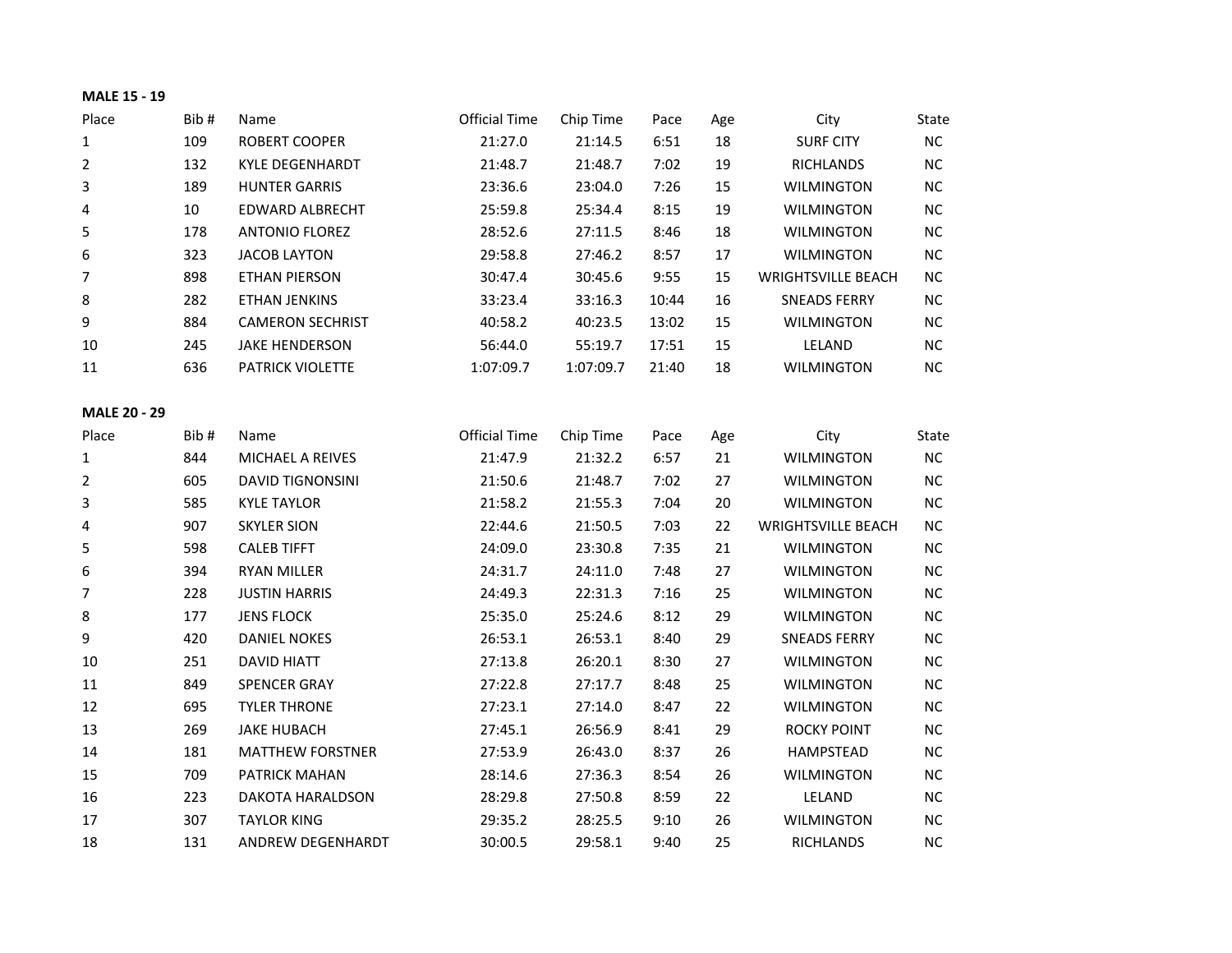| 19 | 213 | <b>NICK GREYNO</b>          | 30:15.5 | 30:11.3 | 9:44  | 20 | CAROLINA BEACH        | NC.       |
|----|-----|-----------------------------|---------|---------|-------|----|-----------------------|-----------|
| 20 | 611 | <b>WILLIAM SEAN DOOLEY</b>  | 30:16.1 | 30:10.2 | 9:44  | 29 | <b>WILMINGTON</b>     | <b>NC</b> |
| 21 | 860 | <b>SAM BROUSSARD</b>        | 30:44.8 | 29:22.9 | 9:28  | 24 | <b>WILMINGTON</b>     | <b>NC</b> |
| 22 | 730 | <b>BRAD WIVELL</b>          | 31:22.0 | 29:34.9 | 9:32  | 25 | <b>WILMINGTON</b>     | <b>NC</b> |
| 23 | 365 | <b>IZIAH MAY</b>            | 31:59.9 | 31:51.8 | 10:16 | 21 | <b>WILMINGTON</b>     | NC        |
| 24 | 162 | <b>BRIAN ELM</b>            | 32:30.0 | 31:19.1 | 10:06 | 25 | <b>WILMINGTON</b>     | <b>NC</b> |
| 25 | 450 | <b>JEFFREY PATTERSON</b>    | 32:48.9 | 32:40.5 | 10:32 | 22 | <b>HAMPSTEAD</b>      | <b>NC</b> |
| 26 | 620 | <b>CHRISTOPHER TUNSTALL</b> | 35:17.9 | 35:00.6 | 11:17 | 28 | LELAND                | <b>NC</b> |
| 27 | 734 | <b>CLAYTON HARDING</b>      | 35:58.7 | 34:10.7 | 11:01 | 27 | <b>CAROLINA BEACH</b> | <b>NC</b> |
| 28 | 869 | <b>JAMES</b>                | 37:37.1 | 36:24.7 | 11:45 | 26 | <b>SOUTHPORT</b>      | N.C.      |
| 29 | 390 | <b>BRENDAN MILLER</b>       | 38:14.2 | 37:33.2 | 12:07 | 20 | LELAND                | <b>NC</b> |
| 30 | 574 | <b>JUSTIN STRAUEL</b>       | 39:38.3 | 37:44.2 | 12:10 | 29 | <b>WILMINGTON</b>     | <b>NC</b> |
| 31 | 586 | <b>ALEX TCHOUROS</b>        | 40:04.6 | 39:23.0 | 12:42 | 22 | LELAND                | <b>NC</b> |
| 32 | 460 | <b>BRIANNE PERRONE</b>      | 40:05.4 | 38:53.2 | 12:33 | 26 | <b>SOUTHPORT</b>      | <b>NC</b> |
| 33 | 545 | JOSEPH SKLADANOWSKI         | 43:26.9 | 41:48.6 | 13:29 | 28 | <b>JACKSONVILLE</b>   | <b>NC</b> |
| 34 | 408 | <b>COREY MULDOON</b>        | 55:35.0 | 53:34.6 | 17:17 | 25 | TANNERSVILLE          |           |

## **MALE 30 - 39**

| Place | Bib# | Name                      | Official Time | Chip Time | Pace | Age | City                | State |
|-------|------|---------------------------|---------------|-----------|------|-----|---------------------|-------|
| 1     | 187  | <b>JOHN GARDNER</b>       | 18:59.9       | 18:57.1   | 6:07 | 31  | <b>WILMINGTON</b>   | NC.   |
| 2     | 593  | <b>PAUL THEISS</b>        | 20:14.7       | 20:12.0   | 6:31 | 31  | <b>WILMINGTON</b>   | NC.   |
| 3     | 873  | <b>RICH WELLS</b>         | 20:41.1       | 20:31.3   | 6:37 | 38  | <b>CASTLE HAYNE</b> | N.C.  |
| 4     | 895  | <b>CHRISTOPHER MARTIN</b> | 20:45.1       | 20:45.1   | 6:42 | 37  | WILMINGTON          | NC.   |
| 5     | 862  | <b>RYAN MANSBERY</b>      | 22:40.1       | 22:32.2   | 7:16 | 35  | <b>WIMINGTON</b>    | NC    |
| 6     | 570  | <b>WILLIAM STERRETT</b>   | 23:09.8       | 23:09.8   | 7:28 | 37  | <b>WILMINGTON</b>   | NC.   |
| 7     | 735  | <b>EDWARD CONNELL</b>     | 23:16.6       | 23:16.6   | 7:30 | 35  | <b>MAPLE HILL</b>   | NC.   |
| 8     | 342  | <b>JULIAN MAENDEL</b>     | 24:38.1       | 24:28.7   | 7:54 | 34  | WILMINGTON'         | NC.   |
| 9     | 567  | <b>JOSH STEHNO</b>        | 24:48.2       | 24:14.8   | 7:49 | 31  | <b>WILMINGTON</b>   | NC.   |
| 10    | 830  | Luccus Workman            | 25:21.3       | 24:38.9   | 7:57 | 35  | <b>WILMINGTON</b>   | NC.   |
| 11    | 587  | <b>JAYME TEAGARDEN</b>    | 25:31.0       | 24:55.8   | 8:02 | 38  | <b>WILMINGTON</b>   | NC.   |
| 12    | 435  | <b>JUSTIN OVASKA</b>      | 25:38.4       | 25:20.6   | 8:10 | 35  | <b>WILMINGTON</b>   | NC.   |
| 13    | 437  | <b>JOT OWENS</b>          | 26:22.7       | 26:13.5   | 8:27 | 36  | <b>WILMINGTON</b>   | NC.   |
| 14    | 415  | <b>ROBERT NAVARRA</b>     | 26:29.7       | 26:14.8   | 8:28 | 33  | <b>WILMINGTON</b>   | NC.   |
| 15    | 434  | <b>STEPHEN OUTTEN</b>     | 27:01.3       | 25:58.3   | 8:23 | 30  | <b>WILMINGTON</b>   | NC.   |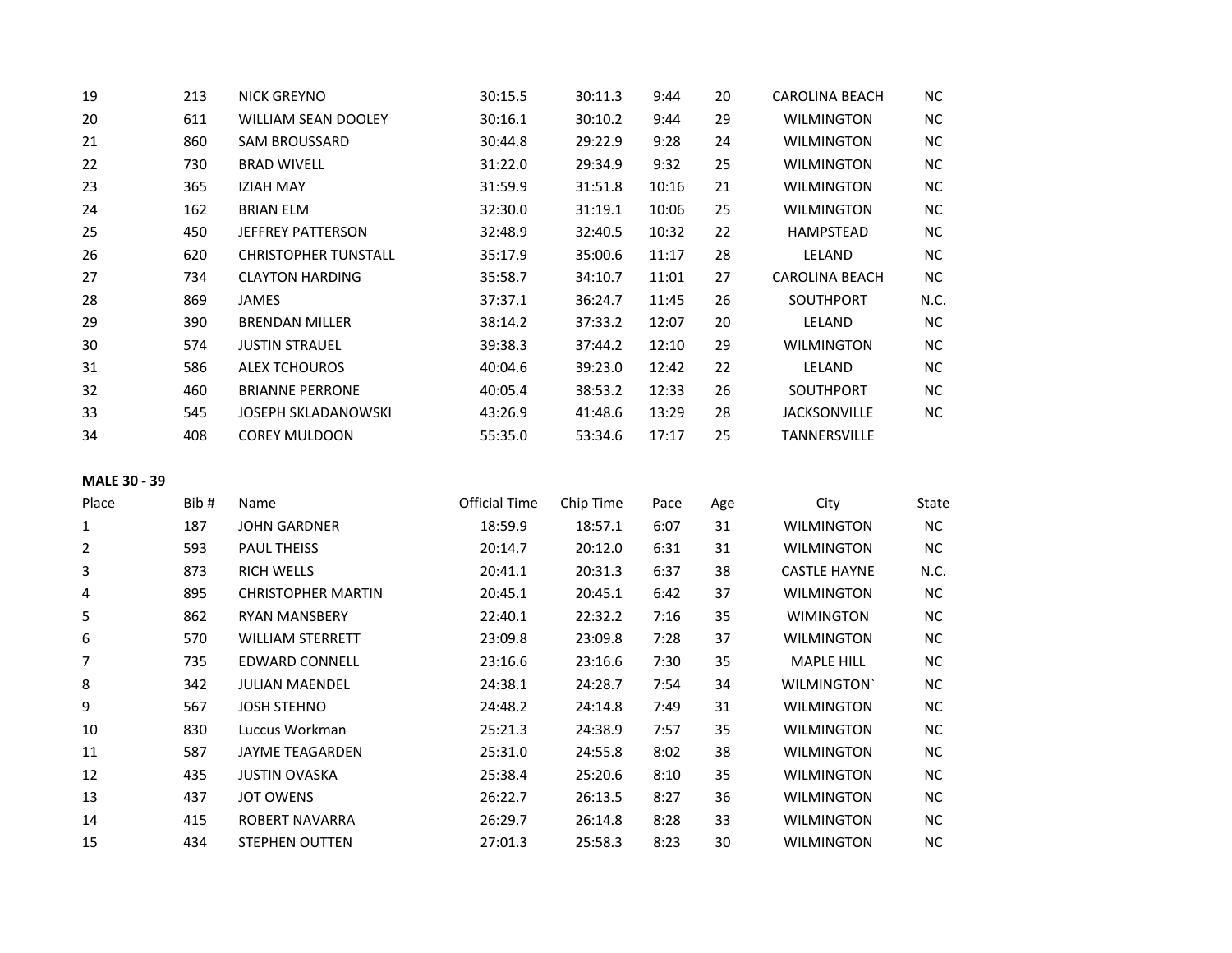| 16 | 93  | <b>JOHN CLANCEY</b>       | 27:24.3 | 27:15.8 | 8:47  | 39 | <b>WILMINGTON</b>   | $NC$      |
|----|-----|---------------------------|---------|---------|-------|----|---------------------|-----------|
| 17 | 485 | <b>ANTHONY RACANIELLO</b> | 27:58.4 | 27:03.8 | 8:44  | 31 | <b>IRMO</b>         | $\sf SC$  |
| 18 | 421 | <b>WALTER NORTHCUTT</b>   | 28:19.0 | 26:57.2 | 8:42  | 35 | LELAND              | <b>NC</b> |
| 19 | 59  | <b>AARON BURGARD</b>      | 29:09.1 | 28:39.2 | 9:15  | 33 | <b>WILMINGTON</b>   | <b>NC</b> |
| 20 | 858 | J. ZACHARY RAVER          | 29:30.7 | 28:42.1 | 9:15  | 33 | <b>WILMINGTON</b>   | <b>NC</b> |
| 21 | 674 | <b>EVAN YOPP</b>          | 29:57.9 | 29:49.1 | 9:37  | 33 | <b>SNEADS FERRY</b> | NC        |
| 22 | 136 | <b>BRANDON DICKINSON</b>  | 30:01.1 | 28:39.7 | 9:15  | 37 | WILMINGTON          | <b>NC</b> |
| 23 | 727 | TOM CASTELLANI            | 30:49.1 | 29:33.6 | 9:32  | 36 | <b>WILMINGTON</b>   | <b>NC</b> |
| 24 | 201 | DAN GOODWIN               | 31:01.1 | 28:58.0 | 9:21  | 39 | <b>WILMINGTON</b>   | NC        |
| 25 | 465 | <b>BRIAN PISANI</b>       | 31:22.5 | 29:53.4 | 9:38  | 35 | <b>WILMINGTON</b>   | <b>NC</b> |
| 26 | 466 | <b>JASON PISANI</b>       | 31:23.2 | 29:59.3 | 9:40  | 37 | <b>WILMINGTON</b>   | NC        |
| 27 | 369 | <b>CHRIS MCDERMOTT</b>    | 32:26.8 | 32:13.0 | 10:24 | 35 | LELAND              | NC        |
| 28 | 129 | <b>JUSTIN DECK</b>        | 32:49.4 | 32:16.7 | 10:25 | 30 | <b>WILMINGTON</b>   | <b>NC</b> |
| 29 | 116 | <b>WESLEY CRAVEN</b>      | 33:12.0 | 32:51.6 | 10:36 | 36 | <b>WILMINGTON</b>   | NC        |
| 30 | 506 | <b>BRAD RIGNEY</b>        | 33:48.9 | 32:37.3 | 10:31 | 36 | <b>WILMINGTON</b>   | NC        |
| 31 | 276 | <b>MATT INMAN</b>         | 33:49.5 | 32:30.9 | 10:29 | 31 | HAMPSTEAD           | <b>NC</b> |
| 32 | 332 | <b>DENNIS LONG</b>        | 34:08.1 | 33:32.1 | 10:49 | 36 | <b>WILMINGTON</b>   | <b>NC</b> |
| 33 | 417 | <b>MATTHEW NEAL</b>       | 34:52.5 | 33:54.9 | 10:56 | 37 | <b>WILMINGTON</b>   | <b>NC</b> |
| 34 | 556 | <b>TRAVIS SMITH</b>       | 35:40.6 | 35:22.2 | 11:25 | 36 | <b>WILMINGTON</b>   | $NC$      |
| 35 | 15  | <b>WILLIAM ALLEN</b>      | 35:40.8 | 33:55.5 | 10:56 | 36 | <b>WILMINGTON</b>   | NC        |
| 36 | 501 | <b>VAUGHN REYNOLDS</b>    | 36:06.6 | 35:34.9 | 11:28 | 39 | CHARLOTTE           | NC        |
| 37 | 196 | <b>CHRISTOPHER GODWIN</b> | 38:04.6 | 37:07.9 | 11:58 | 30 | WILSON              | NC        |
| 38 | 117 | <b>SHAWN CRESS</b>        | 39:10.1 | 37:44.9 | 12:10 | 32 | <b>WILMINGTON</b>   | <b>NC</b> |
| 39 | 263 | <b>JAMES HOOVER</b>       | 40:05.4 | 39:34.8 | 12:46 | 34 | <b>WILMINGTON</b>   | NC        |
| 40 | 591 | TIMOTHY TERZAKEN          | 40:35.8 | 38:36.3 | 12:27 | 37 | <b>WILMINGTON</b>   | NC        |
| 41 | 317 | <b>MARCUS LANGLEY</b>     | 40:52.5 | 39:00.3 | 12:35 | 37 | <b>WILMINGTON</b>   | <b>NC</b> |
| 42 | 721 | <b>JAMAAL CATO</b>        | 42:22.9 | 41:46.1 | 13:28 | 30 | WILMINGTON          | <b>NC</b> |
| 43 | 644 | MICHAEL WEBB              | 42:36.7 | 41:30.7 | 13:23 | 37 | LELAND              | NC        |
| 44 | 840 | <b>JIM MORGAN</b>         | 43:14.5 | 42:33.4 | 13:44 | 38 | <b>WILMINGTON</b>   | NC        |
| 45 | 120 | MATTHEW DAHMER            | 43:31.1 | 42:03.8 | 13:34 | 37 | <b>WILMINGTON</b>   | <b>NC</b> |
| 46 | 169 | JOHNATHAN EVERHART        | 44:06.2 | 41:57.4 | 13:32 | 32 | <b>WILMINGTON</b>   | NC        |
| 47 | 874 | <b>KARLA JOYNER</b>       | 44:10.6 | 43:39.5 | 14:05 | 35 | HAMPSTEAD           | N.C.      |
| 48 | 852 | <b>BEATRIZ GONZALEZ</b>   | 45:46.9 | 45:34.3 | 14:42 | 33 | <b>WILMINGTON</b>   | NC        |
| 49 | 671 | HOLT WOODDELL             | 47:20.8 | 46:59.1 | 15:09 | 38 | <b>WILMINGTON</b>   | NC        |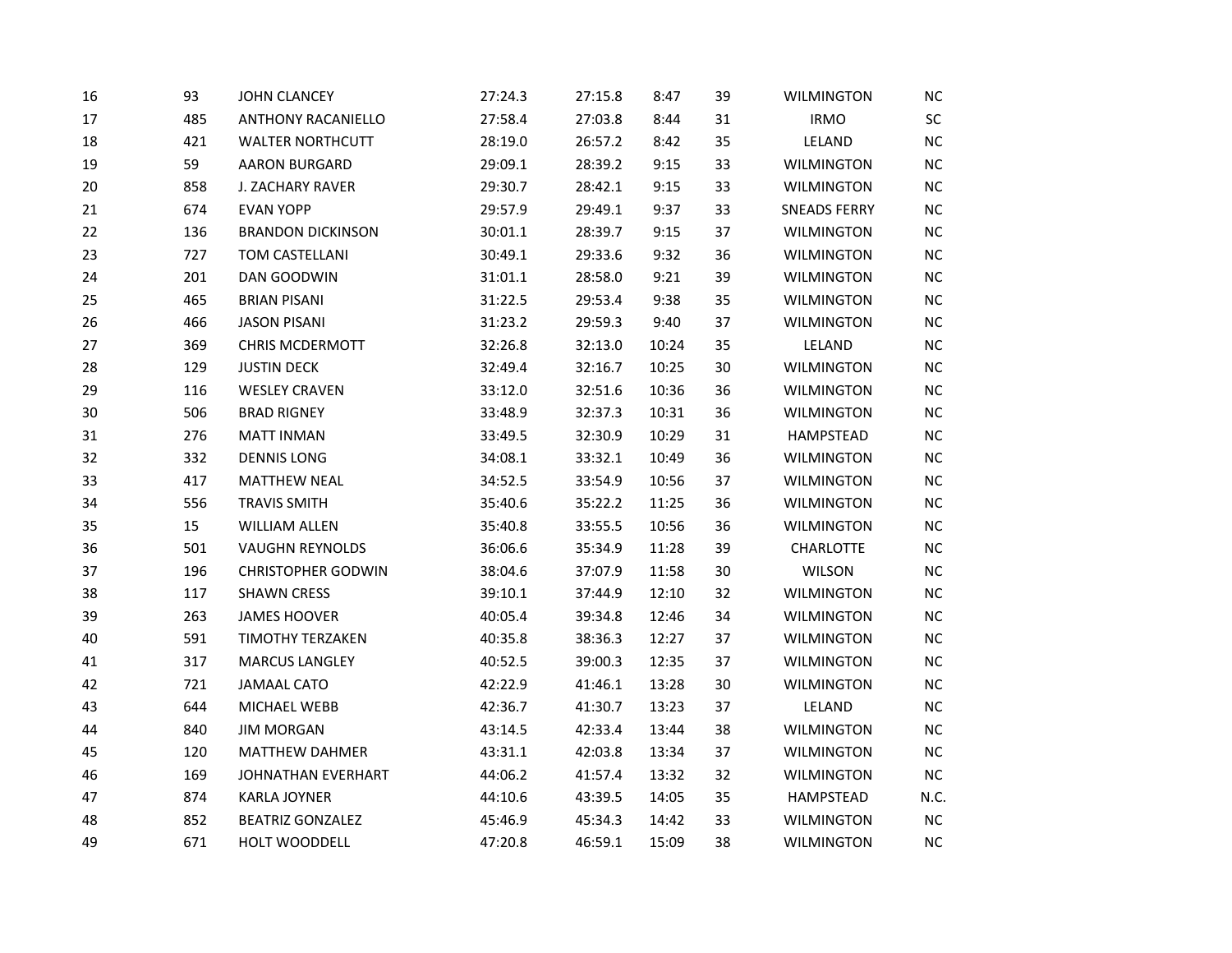| 50  | 393 | <b>HEATH MILLER</b>  | $-24$<br>. | $\sim$<br>46:37.0 | 15:02 | 39<br><u>.</u> | <b>WILMINGTON</b> | NC |
|-----|-----|----------------------|------------|-------------------|-------|----------------|-------------------|----|
| ⊥ ر | 101 | <b>COBLE</b><br>ERIC | 50:08.7    | 50:08.7           | 16:10 | 36             | <b>WILMINGTON</b> | NC |

## **MALE 40 - 49**

| Place | Bib# | Name                   | <b>Official Time</b> | Chip Time | Pace  | Age | City                 | State     |
|-------|------|------------------------|----------------------|-----------|-------|-----|----------------------|-----------|
| 1     | 688  | <b>BEN JENSEN</b>      | 23:13.0              | 22:54.5   | 7:23  | 41  | <b>WILMINGTON</b>    | NC        |
| 2     | 854  | JOESEPH PINO           | 23:34.3              | 23:31.0   | 7:35  | 44  | <b>WILMINGTON</b>    | NC        |
| 3     | 388  | <b>KEVIN MEWBORN</b>   | 24:39.6              | 24:22.5   | 7:52  | 41  | <b>WILMINGTON</b>    | NC        |
| 4     | 876  | <b>JASON ALLEN</b>     | 26:13.5              | 24:42.9   | 7:58  | 43  | <b>CASTLE HAYNE</b>  | NC        |
| 5     | 255  | JEFFREY HOLLER         | 26:25.9              | 26:15.6   | 8:28  | 47  | <b>WILMINGTON NC</b> | NC        |
| 6     | 886  | <b>BRETT HENRY</b>     | 27:50.2              | 27:40.4   | 8:55  | 45  | <b>ASHLAND</b>       | KY        |
| 7     | 632  | <b>KEN VILCINS</b>     | 27:53.6              | 26:28.5   | 8:32  | 46  | <b>WILMINGTON</b>    | $NC$      |
| 8     | 890  | <b>GENE DAVIS</b>      | 28:02.5              | 27:48.9   | 8:58  | 49  | <b>WILMINGTON</b>    | NC        |
| 9     | 902  | <b>JOHN BANKS KORR</b> | 28:04.5              | 27:41.1   | 8:56  | 41  | RALEIGH              | $NC$      |
| 10    | 401  | <b>KEN MOORE</b>       | 28:41.1              | 27:58.4   | 9:01  | 49  | <b>WILMINGTON</b>    | NC        |
| 11    | 5    | <b>BRIAN AHMAD</b>     | 28:48.7              | 28:30.2   | 9:12  | 44  | <b>WILMINGTON</b>    | $NC$      |
| 12    | 647  | <b>THOMAS WHALEY</b>   | 29:03.5              | 28:15.8   | 9:07  | 44  | RALEIGH              | <b>NC</b> |
| 13    | 459  | PATRICK MCCAULEY       | 29:47.9              | 29:47.9   | 9:36  | 41  | <b>WILMINGTON</b>    | NC        |
| 14    | 303  | <b>KENNETH KELMER</b>  | 30:27.1              | 30:11.7   | 9:44  | 46  | <b>WILMINGTON</b>    | NC        |
| 15    | 36   | <b>TODD BESTE</b>      | 30:40.3              | 30:14.5   | 9:45  | 48  | <b>WILMINGTON</b>    | NC        |
| 16    | 628  | <b>ISRAD VASS</b>      | 31:08.3              | 30:40.2   | 9:54  | 47  | <b>WILMINGTON</b>    | NC        |
| 17    | 246  | <b>KELLY HENRY</b>     | 31:22.3              | 30:14.4   | 9:45  | 40  | LELAND               | NC        |
| 18    | 331  | DAVID LONG             | 31:22.8              | 30:58.4   | 9:59  | 42  | <b>BELVILLE</b>      | NC        |
| 19    | 426  | MICHAEL NOWAK          | 31:54.5              | 31:04.0   | 10:01 | 42  | <b>WILMINGTON</b>    | NC        |
| 20    | 242  | DAVID HECK             | 32:56.9              | 32:07.3   | 10:22 | 45  | <b>WILMINGTON</b>    | $NC$      |
| 21    | 699  | <b>WILLIAM CHESTER</b> | 33:05.9              | 32:53.0   | 10:36 | 40  | <b>MACON</b>         | GA        |
| 22    | 610  | WES TODD               | 34:14.3              | 32:34.9   | 10:30 | 46  | <b>WILMINGTON</b>    | $NC$      |
| 23    | 745  | <b>JAMES FAULK JR</b>  | 36:46.9              | 35:30.9   | 11:27 | 48  | <b>WILMINGTON</b>    | $NC$      |
| 24    | 684  | RYAN BROUSSARD         | 37:08.9              | 35:48.5   | 11:33 | 47  | <b>WILMINGTON</b>    | NC        |
| 25    | 111  | <b>JOHN CORD</b>       | 37:17.3              | 36:22.1   | 11:44 | 45  | <b>MYRTLE BEACH</b>  | SC        |
| 26    | 423  | <b>CHRIS NOWAK</b>     | 38:20.7              | 37:29.9   | 12:05 | 43  | <b>HOLLY SPRINGS</b> | NC        |
| 27    | 572  | <b>BRIAN STOKES</b>    | 38:22.4              | 38:12.4   | 12:19 | 49  | <b>WILMINGTON</b>    | NC        |
| 28    | 462  | <b>ERIC PHILLIPS</b>   | 38:24.4              | 38:03.8   | 12:16 | 42  | HAMPSTEAD            | NC        |
| 29    | 296  | <b>ADAM KATZ</b>       | 39:24.4              | 37:36.1   | 12:08 | 45  | <b>WILMINGTON</b>    | $NC$      |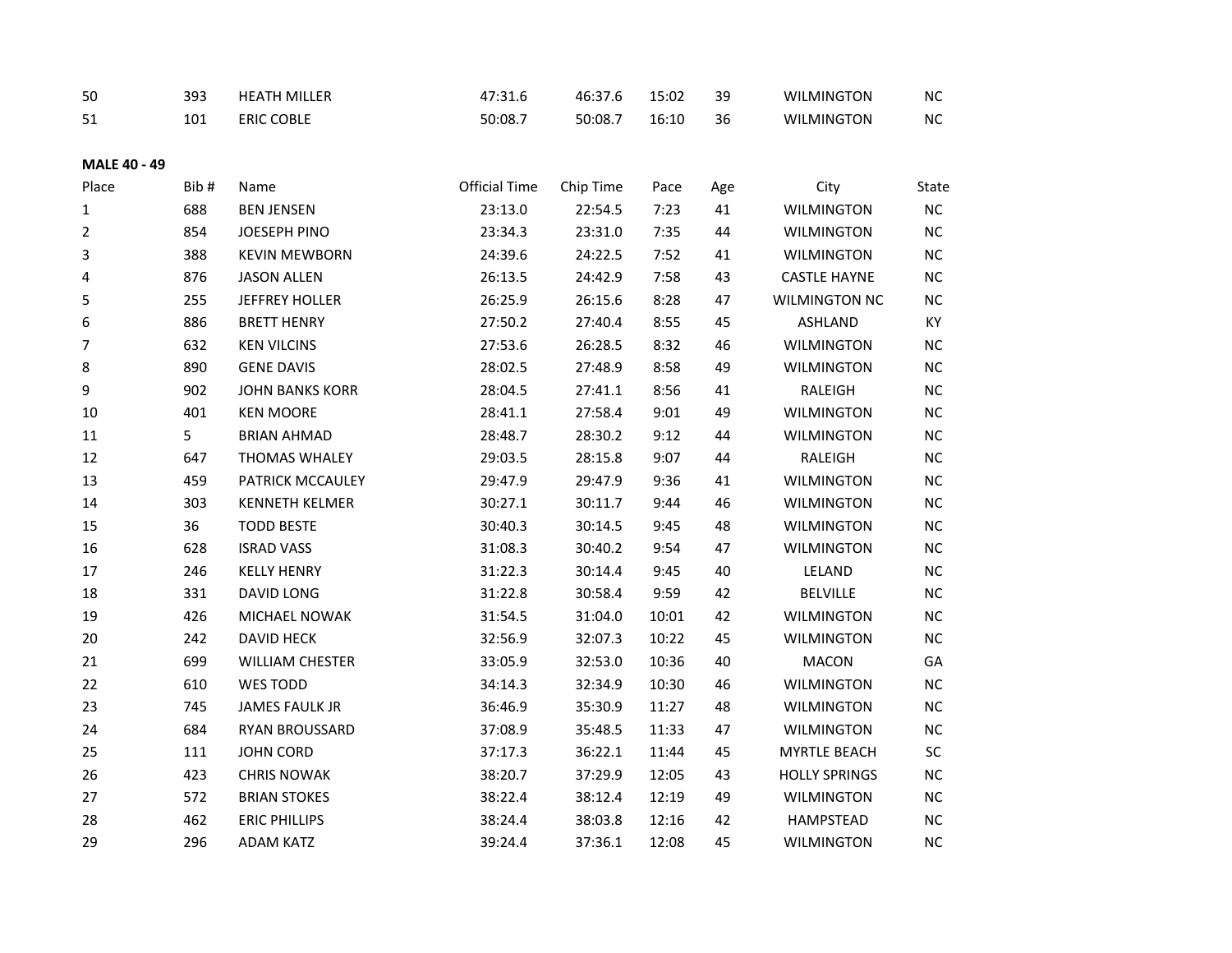| 30 | 467 | <b>ERIC PITTMAN</b>    | 39:26.0   | 37:43.7   | 12:10 | 42 | LELAND             | NC        |
|----|-----|------------------------|-----------|-----------|-------|----|--------------------|-----------|
| 31 | 237 | <b>AIDAN HEANEY</b>    | 40:45.8   | 38:55.6   | 12:33 | 45 | <b>WILMINGTON</b>  | <b>NC</b> |
| 32 | 665 | <b>TREVOR WILT</b>     | 41:23.5   | 39:39.2   | 12:47 | 42 | <b>WILMINGTON</b>  | NC.       |
| 33 | 227 | <b>ADAM HARRIS</b>     | 41:42.9   | 41:17.3   | 13:19 | 40 | <b>WILMINGTON</b>  | NC.       |
| 34 | 872 | <b>MIKE SOYNER</b>     | 44:10.4   | 43:39.6   | 14:05 | 45 | HAMPSTEAD          | N.C.      |
| 35 | 496 | <b>MICHAEL REIVES</b>  | 50:03.9   | 49:48.3   | 16:04 | 48 | <b>WINNABOW</b>    | <b>NC</b> |
| 36 | 599 | <b>EDWARD TIFFT</b>    | 51:01.0   | 49:58.4   | 16:07 | 46 | <b>WILMINGTON</b>  | NC.       |
| 37 | 909 | AJ ALIAH               | 51:06.9   | 51:06.9   | 16:29 | 44 | <b>WILMINGTON</b>  | NC.       |
| 38 | 259 | PETER HOLT             | 53:15.3   | 51:37.2   | 16:39 | 49 | <b>WILMINGTON</b>  | NC.       |
| 39 | 27  | <b>KEITH BATSON</b>    | 53:20.8   | 51:58.9   | 16:46 | 48 | <b>ROCKY POINT</b> | NC.       |
| 40 | 457 | <b>CLIFTON PERKINS</b> | 53:58.4   | 52:38.2   | 16:59 | 44 | <b>WILMINGTON</b>  | NC.       |
| 41 | 550 | <b>FORREST SMITH</b>   | 57:34.7   | 56:30.3   | 18:14 | 47 | <b>WILMINGTON</b>  | NC.       |
| 42 | 845 | <b>ROB CAGGIANO</b>    | 59:25.8   | 57:24.7   | 18:31 | 45 | <b>WILMINGTON</b>  | NC.       |
| 43 | 429 | <b>JOSEPH OFFREDO</b>  | 59:40.5   | 58:05.3   | 18:44 | 43 | <b>WILMINGTON</b>  | NC.       |
| 44 | 54  | <b>STACY BRYN</b>      | 1:01:23.4 | 1:00:02.5 | 19:22 | 48 | <b>WILMINGTON</b>  | NC.       |

# **MALE 50 - 59**

| Place | Bib# | Name                   | <b>Official Time</b> | Chip Time | Pace  | Age | City              | State |
|-------|------|------------------------|----------------------|-----------|-------|-----|-------------------|-------|
| 1     | 883  | RONNEY BRADSHAW        | 24:02.8              | 24:02.8   | 7:45  | 51  | <b>WILMINGTON</b> | NC    |
| 2     | 30   | <b>IVAN BATTS</b>      | 25:56.7              | 25:56.7   | 8:22  | 53  | <b>WILMINGTON</b> | NC.   |
| 3     | 347  | <b>WAVERLY MANLEY</b>  | 28:27.7              | 28:21.0   | 9:09  | 50  | LELAND            | NC.   |
| 4     | 42   | <b>JAMES BOND</b>      | 28:44.1              | 27:33.3   | 8:53  | 50  | <b>HAMPSTEAD</b>  | NC.   |
| 5     | 454  | DAVID PEARCE           | 28:47.0              | 28:39.4   | 9:15  | 59  | ROCKY POINT       | NC.   |
| 6     | 38   | <b>SIMON BLACKBURN</b> | 29:28.9              | 28:19.6   | 9:08  | 53  | WILMINGTON        | NC.   |
| 7     | 285  | PHIL JEWETT            | 30:09.2              | 29:37.9   | 9:33  | 53  | <b>WILMINGTON</b> | NC.   |
| 8     | 413  | <b>MARK MUNROE</b>     | 30:40.9              | 30:36.3   | 9:52  | 50  | <b>WILMINGTON</b> | NC.   |
| 9     | 94   | DAVID CLAWSON          | 31:01.3              | 30:45.4   | 9:55  | 50  | <b>WILMINGTON</b> | NC.   |
| 10    | 272  | <b>DAN HUDSON</b>      | 31:07.0              | 31:07.0   | 10:02 | 59  |                   | NC.   |
| 11    | 48   | <b>ROBERT BRINGARD</b> | 33:38.3              | 33:33.0   | 10:49 | 51  | <b>WILMINGTON</b> | NC.   |
| 12    | 583  | <b>BRICE TAYLOR</b>    | 36:14.4              | 36:05.0   | 11:38 | 52  | WILMINGTON        | NC.   |
| 13    | 382  | <b>PEGGY MCSTEEN</b>   | 37:04.2              | 35:32.7   | 11:28 | 53  | <b>WILMINGTON</b> | NC.   |
| 14    | 313  | <b>JIM LANCASTER</b>   | 37:14.9              | 36:15.2   | 11:42 | 52  | <b>WILMINGTON</b> | NC.   |
| 15    | 717  | <b>CRAIG CARLSEN</b>   | 38:22.3              | 37:32.0   | 12:06 | 50  | <b>HAMPSTEAD</b>  | NC.   |
| 16    | 253  | <b>MOSE HIGHSMITH</b>  | 41:08.6              | 40:23.9   | 13:02 | 57  | LELAND            | NC.   |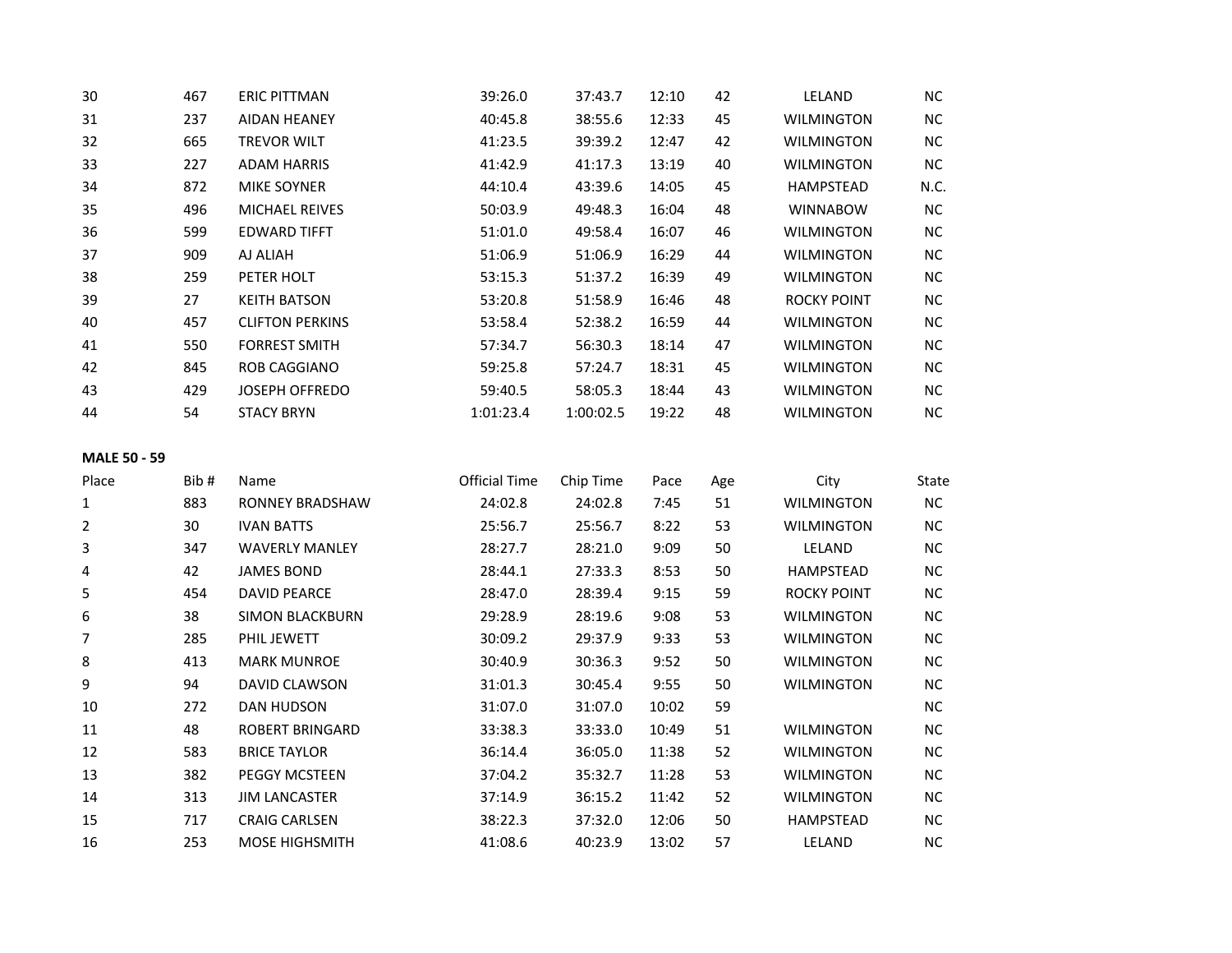| 17                           | 160  | MICHAEL EHART JR       | 41:25.0              | 40:55.3   | 13:12 | 50  | <b>SUPPLY</b>             | $NC$       |
|------------------------------|------|------------------------|----------------------|-----------|-------|-----|---------------------------|------------|
| 18                           | 544  | <b>GARY SKIPPER</b>    | 42:21.4              | 40:54.6   | 13:12 | 51  | <b>KURE BEACH</b>         | $NC$       |
| 19                           | 900  | <b>RAY MCCLORS</b>     | 44:45.1              | 43:38.6   | 14:05 | 53  | <b>WILMINGTON</b>         | NC         |
| 20                           | 443  | <b>RANDY PAIT</b>      | 44:48.5              | 44:06.8   | 14:14 | 50  | LELAND                    | $NC$       |
| 21                           | 676  | <b>DENNIS YOUNG</b>    | 49:15.9              | 49:15.9   | 15:53 | 56  | <b>WILMINGTON</b>         | <b>NC</b>  |
| 22                           | 714  | <b>JOHN CAIN</b>       | 54:24.7              | 52:46.7   | 17:01 | 55  | <b>WILMINGTON</b>         | $\sf NC$   |
| 23                           | 867  | <b>KEVIN CLIMER</b>    | 1:02:42.2            | 1:01:06.4 | 19:43 | 55  | WILMINGON                 | N.C.       |
|                              |      |                        |                      |           |       |     |                           |            |
| <b>MALE 60 - 69</b>          |      |                        |                      |           |       |     |                           |            |
| Place                        | Bib# | Name                   | <b>Official Time</b> | Chip Time | Pace  | Age | City                      | State      |
| 1                            | 562  | <b>SAM SPICER</b>      | 29:36.8              | 29:36.8   | 9:33  | 65  | <b>WILMINGTON</b>         | $\sf NC$   |
| $\overline{2}$               | 336  | <b>FREDRICK LYNCH</b>  | 38:13.1              | 37:35.8   | 12:07 | 62  | <b>WILMINGTON</b>         | $NC$       |
| 3                            | 737  | <b>BOB BOGEN</b>       | 46:12.4              | 45:07.0   | 14:33 | 61  | <b>WRIGHTSVILLE BEACH</b> | $NC$       |
| 4                            | 361  | <b>JERRY MAY</b>       | 47:02.4              | 46:53.7   | 15:07 | 63  | <b>WILMINGTON</b>         | <b>NC</b>  |
| 5                            | 705  | <b>MARK NUNALEE</b>    | 50:00.4              | 48:44.0   | 15:43 | 60  | <b>HAMPSTEAD</b>          | $NC$       |
|                              |      |                        |                      |           |       |     |                           |            |
| <b>FEMALE 10 &amp; UNDER</b> |      |                        |                      |           |       |     |                           |            |
|                              |      |                        |                      |           |       |     |                           |            |
| Place                        | Bib# | Name                   | <b>Official Time</b> | Chip Time | Pace  | Age | City                      | State      |
| 1                            | 57   | <b>OLIVIA BUFALINI</b> | 22:37.5              | 22:35.0   | 7:17  | 9   | <b>WILMINGTON</b>         | <b>NC</b>  |
| 2                            | 625  | <b>TELLIE UPTON</b>    | 26:19.9              | 26:14.4   | 8:28  | 6   | <b>WILMINGTON</b>         | ${\sf NC}$ |
| 3                            | 419  | <b>ALIVIA NOKES</b>    | 26:45.2              | 26:41.0   | 8:36  | 7   | <b>SNEADS FERRY</b>       | $NC$       |
| 4                            | 103  | <b>BROOK COLE</b>      | 26:45.2              | 26:39.1   | 8:36  | 9   | <b>ROCKY POINT</b>        | NC         |
| 5                            | 475  | <b>BEKKAH POULIN</b>   | 28:29.9              | 27:51.6   | 8:59  | 8   | LELAND                    | $NC$       |
| 6                            | 34   | <b>CATE BESTE</b>      | 30:42.0              | 30:16.3   | 9:46  | 10  | <b>WILMINGTON</b>         | $NC$       |
| 7                            | 728  | KATELYN HADLEY         | 32:45.1              | 30:58.2   | 9:59  | 9   | <b>WILMINGTON</b>         | $NC$       |
| 8                            | 670  | LAUREN WOOD            | 34:49.2              | 34:49.2   | 11:14 | 9   | <b>WILMINGTON</b>         | $NC$       |
| 9                            | 500  | <b>TAYLOR REYNOLDS</b> | 35:24.3              | 34:52.7   | 11:15 | 5   | <b>CHARLOTTE</b>          | NC         |
| 10                           | 140  | <b>HAYDEN DOOLEY</b>   | 38:23.3              | 38:17.3   | 12:21 | 8   | <b>WILMINGTON</b>         | NC         |
| 11                           | 656  | LEXI WILLIAMS          | 38:25.6              | 38:25.6   | 12:24 | 8   | <b>WILMINGTON</b>         | $NC$       |
| 12                           | 743  | LILY MCLAMB            | 38:55.2              | 37:40.9   | 12:09 | 8   | <b>WILMINGTON</b>         | $NC$       |
| 13                           | 838  | MADDIE MOORE           | 39:01.8              | 38:31.0   | 12:25 | 8   | <b>WILMINGTON</b>         | $NC$       |
| 14                           | 523  | <b>SAYLOR SEUFERT</b>  | 39:02.4              | 38:01.5   | 12:16 | 7   | <b>WIMINGTON</b>          | $NC$       |
| 15                           | 203  | <b>BREE HALL</b>       | 39:24.2              | 37:48.0   | 12:12 | 9   | <b>WINABOW</b>            | $NC$       |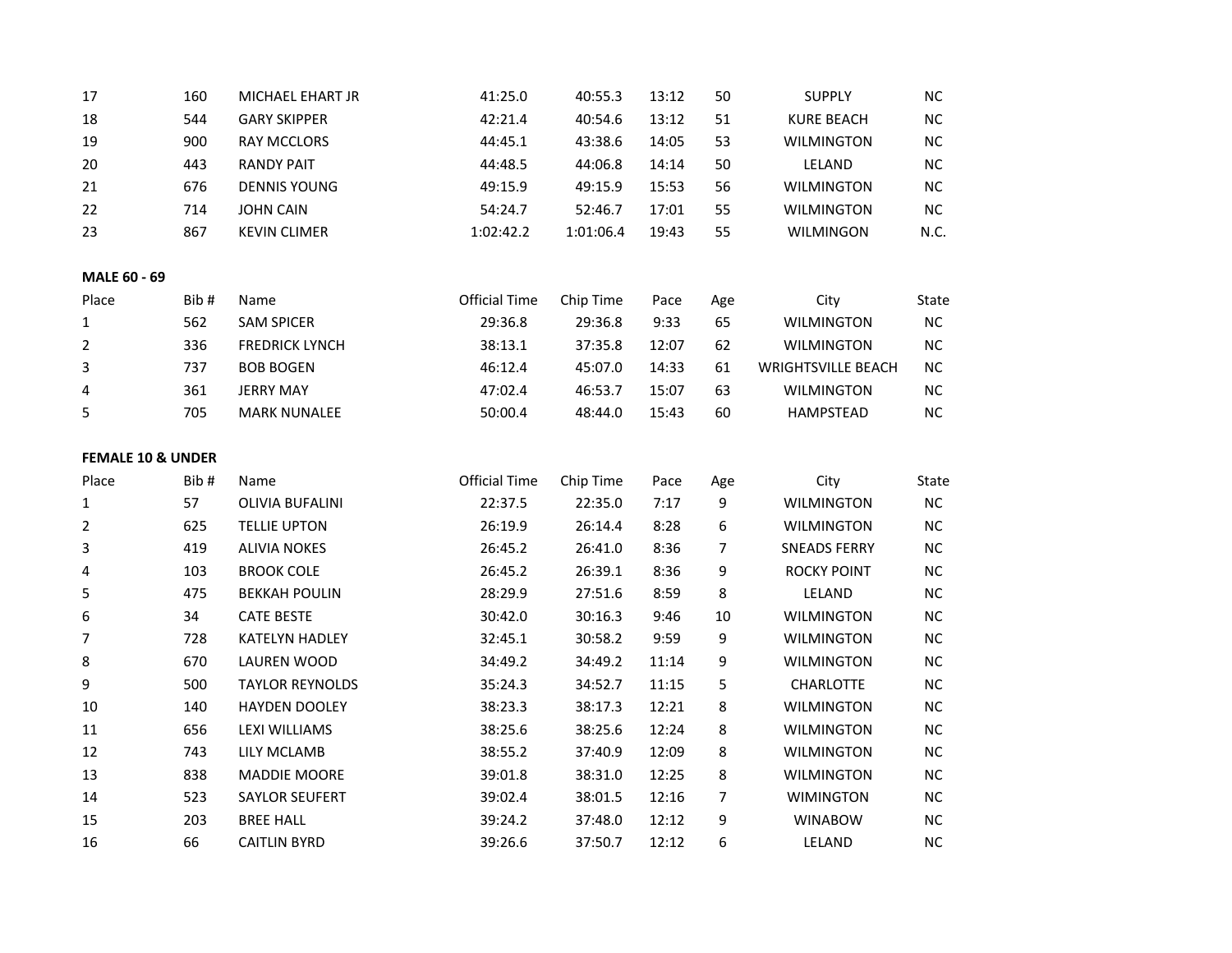| 17 | 240 | <b>MILLIE HEANEY</b>      | 40:46.0   | 38:55.8   | 12:33 | 5  | <b>WILMINGTON</b> | NC.       |
|----|-----|---------------------------|-----------|-----------|-------|----|-------------------|-----------|
| 18 | 239 | <b>MAEVE HEANEY</b>       | 40:46.1   | 38:54.9   | 12:33 | 6  | <b>WILMINGTON</b> | <b>NC</b> |
| 19 | 663 | <b>SIMONE WILT</b>        | 41:22.1   | 39:36.3   | 12:46 | 6  | <b>WILMINGTON</b> | <b>NC</b> |
| 20 | 710 | <b>NATALIE BYRD</b>       | 42:37.5   | 41:09.0   | 13:16 | 4  | <b>WILMINGTON</b> | NC.       |
| 21 | 643 | <b>MADALYN WEBB</b>       | 44:12.7   | 43:04.7   | 13:54 | 6  | LELAND            | NC.       |
| 22 | 851 | <b>GABRIELIA GONZALEZ</b> | 45:30.3   | 45:17.2   | 14:36 | 8  | <b>WILMINGTON</b> | <b>NC</b> |
| 23 | 248 | <b>GRACELYNN HERD</b>     | 46:13.7   | 45:45.0   | 14:45 | 8  | <b>WILMINGTON</b> | <b>NC</b> |
| 24 | 910 | <b>MARLEY ALIAH</b>       | 48:11.7   | 48:11.7   | 15:33 | 10 | <b>WILMINGTON</b> | <b>NC</b> |
| 25 | 911 | <b>KENSI SNOWDEN</b>      | 48:12.0   | 48:12.0   | 15:33 | 9  | <b>WILMINGTON</b> | <b>NC</b> |
| 26 | 100 | <b>ALEXANDRA COBLE</b>    | 50:08.7   | 50:07.4   | 16:10 | 10 | <b>WILMINGTON</b> | NC.       |
| 27 | 912 | <b>JUDE ALIAH</b>         | 50:58.6   | 50:58.6   | 16:26 | 8  | <b>WILMINGTON</b> | <b>NC</b> |
| 28 | 602 | <b>HOPE TIFFT</b>         | 51:01.1   | 49:57.8   | 16:07 | 9  | <b>WILMINGTON</b> | <b>NC</b> |
| 29 | 166 | <b>KAITLYN ESLINGER</b>   | 51:14.2   | 50:13.9   | 16:12 | 8  | <b>WILMINGTON</b> | <b>NC</b> |
| 30 | 864 | <b>CHANNINY BRITT</b>     | 51:40.7   | 51:01.6   | 16:27 | 9  | <b>WILMINGON</b>  | NC.       |
| 31 | 150 | LILLI DUNN                | 54:13.4   | 53:25.3   | 17:14 | 8  | <b>WILMINGTON</b> | NC.       |
| 32 | 428 | <b>GABBY OFFREDO</b>      | 59:41.1   | 58:05.7   | 18:44 | 8  | <b>WILMINGTON</b> | NC.       |
| 33 | 431 | PHOEBE OFFREDO            | 1:02:25.5 | 1:00:51.8 | 19:38 | 6  | <b>WILMINGTON</b> | NC.       |

## **FEMALE 11 - 14**

| Place | Bib#           | Name                     | Official Time | Chip Time | Pace  | Age | City                | State     |
|-------|----------------|--------------------------|---------------|-----------|-------|-----|---------------------|-----------|
| 1     | 56             | <b>ISABELLA BUFALINI</b> | 21:31.3       | 21:29.3   | 6:56  | 12  | <b>WILMINGTON</b>   | NC.       |
| 2     | 104            | LAUREN COLE              | 22:07.7       | 22:01.5   | 7:06  | 12  | <b>ROCKY POINT</b>  | NC.       |
| 3     | $\overline{2}$ | <b>CASEY ADKINS</b>      | 26:13.2       | 26:13.2   | 8:27  | 11  | <b>HAMPSTEAD</b>    | NC.       |
| 4     | 51             | SAVANNAH BRITTAIN        | 28:11.4       | 27:49.5   | 8:58  | 13  | <b>WILMINGTON</b>   | NC.       |
| 5     | 284            | <b>MALLORY JENKINS</b>   | 29:29.7       | 29:22.5   | 9:28  | 13  | <b>SNEADS FERRY</b> | NC.       |
| 6     | 903            | <b>PARRIS KERR</b>       | 29:38.0       | 29:11.0   | 9:25  | 13  | RALEIGH             | <b>NC</b> |
| 7     | 304            | <b>PAIGE KELMER</b>      | 30:26.9       | 30:12.5   | 9:45  | 12  | <b>WILMINGTON</b>   | NC.       |
| 8     | 3              | KAYLEE ADKINS            | 30:55.7       | 30:45.2   | 9:55  | 14  | <b>HAMPSTEAD</b>    | <b>NC</b> |
| 9     | 888            | <b>BERNDT TIETJEN</b>    | 32:38.5       | 32:32.1   | 10:30 | 13  | <b>WILMINGTON</b>   | NC.       |
| 10    | 857            | ALEXI PINO               | 33:28.5       | 33:24.9   | 10:46 | 14  | <b>WILMINGTON</b>   | NC.       |
| 11    | 856            | <b>BELLA CLUCAS</b>      | 33:37.6       | 33:34.4   | 10:50 | 12  | <b>WILMINGTON</b>   | NC.       |
| 12    | 893            | <b>COLE BISHOP</b>       | 33:39.3       | 33:04.1   | 10:40 | 11  | <b>WILMINGTON</b>   | NC.       |
| 13    | 13             | <b>CAROLINE ALLEN</b>    | 34:08.2       | 33:34.5   | 10:50 | 14  | <b>CASTLE HAYNE</b> | NC.       |
| 14    | 322            | <b>KATY LAWSON</b>       | 34:38.5       | 33:57.5   | 10:57 | 14  | <b>WILMINGTON</b>   | NC.       |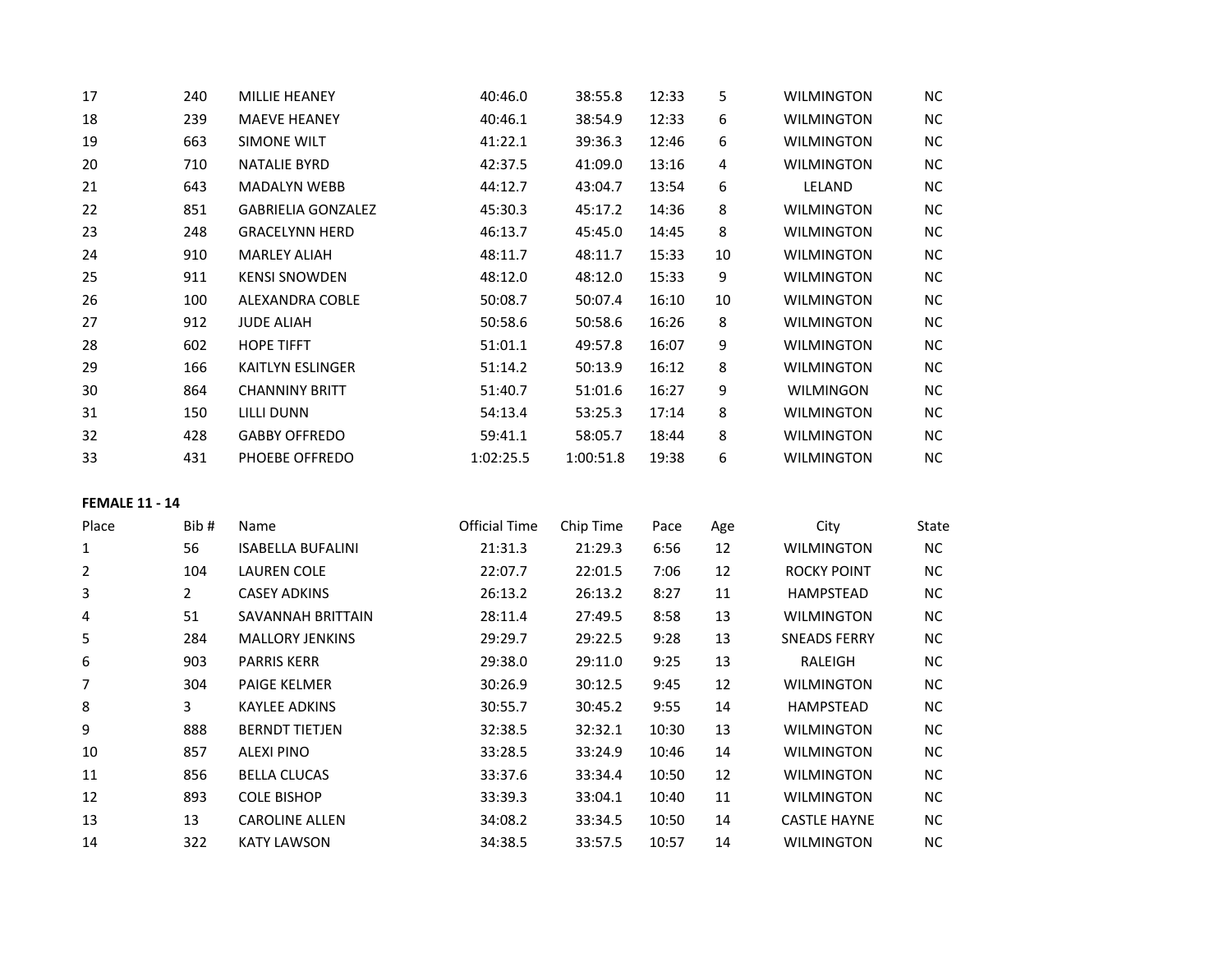| 15                    | 47   | <b>EMMA MESSINEO</b>      | 34:50.8              | 33:23.2   | 10:46 | 11  | <b>WILMINGTON</b>   | NC        |
|-----------------------|------|---------------------------|----------------------|-----------|-------|-----|---------------------|-----------|
| 16                    | 21   | <b>BECKA DICKENS</b>      | 34:52.6              | 33:23.6   | 10:46 | 11  | WILMINGON           | NC        |
| 17                    | 669  | <b>HALEY WOOD</b>         | 35:57.4              | 35:57.4   | 11:36 | 12  | <b>WILMINGTON</b>   | NC        |
| 18                    | 344  | <b>KATELYN MALONE</b>     | 36:03.2              | 35:50.8   | 11:34 | 13  | <b>WILMINGTON</b>   | NC        |
| 19                    | 681  | <b>CHEYENNE BROUSSARD</b> | 37:09.4              | 35:51.5   | 11:34 | 12  | <b>WILMINGTON</b>   | $NC$      |
| 20                    | 687  | <b>ELIZABETH HANCOCK</b>  | 37:10.9              | 35:45.5   | 11:32 | 13  | <b>CAROLINA BCH</b> | $NC$      |
| 21                    | 298  | <b>EMILY KATZ</b>         | 37:21.9              | 35:35.2   | 11:29 | 13  | <b>WILMINGTON</b>   | $NC$      |
| 22                    | 122  | MACKENZIE DAMERON         | 39:05.3              | 37:56.6   | 12:14 | 11  | <b>WILMINGTON</b>   | $NC$      |
| 23                    | 831  | <b>TORI GAY</b>           | 39:07.7              | 37:59.0   | 12:15 | 12  | <b>WILMINGTON</b>   | $NC$      |
| 24                    | 702  | <b>EMMA FILER</b>         | 39:25.3              | 38:39.9   | 12:28 | 14  | HAMPSTEAD           | <b>NC</b> |
| 25                    | 559  | <b>MADISON SNYDER</b>     | 39:26.2              | 38:41.3   | 12:29 | 13  | <b>SURF CITY</b>    | NC        |
| 26                    | 906  | <b>KATELYN THIGPEN</b>    | 39:26.6              | 37:44.4   | 12:10 | 13  | LELAND              | $NC$      |
| 27                    | 694  | <b>KATHRYN WHITELEY</b>   | 39:55.7              | 39:10.0   | 12:38 | 13  | <b>HAMPSTEAD</b>    | NC        |
| 28                    | 108  | <b>LIZZIE COOPER</b>      | 39:55.7              | 39:10.2   | 12:38 | 14  | <b>SURF CITY</b>    | $NC$      |
| 29                    | 892  | SOPHIE SOPHIE             | 40:37.9              | 40:24.2   | 13:02 | 12  | <b>WILMINGTON</b>   | $NC$      |
| 30                    | 608  | RACHEL TODD               | 44:30.9              | 42:50.9   | 13:49 | 13  | <b>WILMINGTON</b>   | $NC$      |
| 31                    | 891  | <b>CHLOE DAVIS</b>        | 45:52.1              | 45:36.5   | 14:43 | 12  | <b>WILMINGTON</b>   | $NC$      |
| 32                    | 65   | <b>MADELINE BUTZ</b>      | 49:58.4              | 49:43.1   | 16:02 | 12  | <b>WINNABOW</b>     | $NC$      |
| 33                    | 875  | <b>EMILY SUIT</b>         | 52:19.0              | 50:58.2   | 16:26 | 11  | WILMINGON           | N.C.      |
| 34                    | 405  | <b>HANNAH MOXEY</b>       | 55:12.2              | 54:27.0   | 17:34 | 14  | HAMPSTEAD           | NC        |
| 35                    | 354  | <b>LIZA MARTIN</b>        | 55:12.4              | 54:27.3   | 17:34 | 13  | <b>HAMPSTEAD</b>    | NC        |
| 36                    | 294  | SHELBY JURASITS           | 55:34.1              | 53:33.6   | 17:16 | 12  | TANNERSVILLE        | PA        |
| 37                    | 635  | <b>MORGAN VIOLETTE</b>    | 56:48.7              | 55:08.4   | 17:47 | 14  | <b>WILMINGTON</b>   | NC        |
| 38                    | 848  | <b>JAIME CAGGIANO</b>     | 1:01:38.6            | 59:38.0   | 19:14 | 11  | WILMINGTON          | $NC$      |
| 39                    | 868  | <b>SARA CLIMER</b>        | 1:02:38.0            | 1:01:04.6 | 19:42 | 13  | WILMINGON           | N.C.      |
| <b>FEMALE 15 - 19</b> |      |                           |                      |           |       |     |                     |           |
| Place                 | Bib# | Name                      | <b>Official Time</b> | Chip Time | Pace  | Age | City                | State     |
| 1                     | 64   | <b>LAUREN BUTZ</b>        | 26:01.0              | 26:01.0   | 8:24  | 15  | <b>WINNABOW</b>     | $NC$      |
| $\overline{2}$        | 861  | LEIGH HESSE               | 27:59.2              | 26:35.0   | 8:35  | 18  | <b>WIMINGTON</b>    | $NC$      |
| 3                     | 698  | <b>ERICA CHESTER</b>      | 29:03.1              | 28:49.7   | 9:18  | 15  | <b>MACON</b>        | GA        |

 202 ASHTON KENDALL 29:37.9 29:13.9 9:25 15 WILMINGTON NC 283 HAILEY JENKINS 30:10.0 30:02.7 9:41 15 SNEADS FERRY NC 212 BROOKE GREYNO 30:16.9 30:13.1 9:45 17 CAROLINA BEACH NC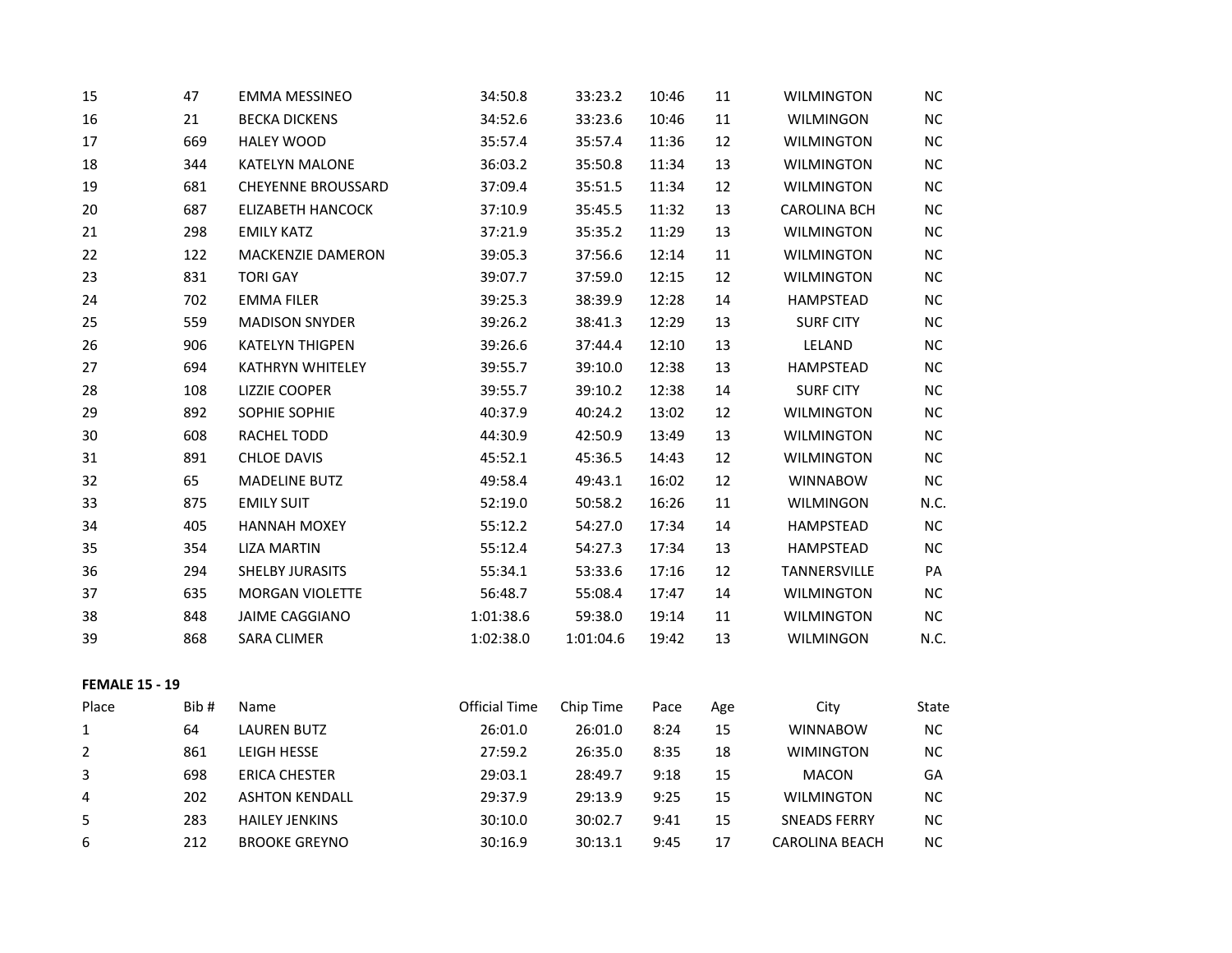| $\overline{7}$        | 95   | <b>KERAH CLAWSON</b>     | 30:25.8              | 30:09.3   | 9:44  | 19  | <b>WILMINGTON</b>   | <b>NC</b> |
|-----------------------|------|--------------------------|----------------------|-----------|-------|-----|---------------------|-----------|
| 8                     | 683  | <b>HANNAH BROUSSARD</b>  | 30:45.1              | 29:24.4   | 9:29  | 15  | <b>WILMINGTON</b>   | $NC$      |
| 9                     | 899  | <b>JESSIE PLASCENCIA</b> | 30:47.6              | 30:45.5   | 9:55  | 15  | <b>WILMINGTON</b>   | NC        |
| 10                    | 682  | <b>HAILEY BROUSSARD</b>  | 31:17.2              | 29:55.8   | 9:39  | 16  | <b>WILMINGTON</b>   | $NC$      |
| 11                    | 712  | <b>DEIRDRE BYRNES</b>    | 34:08.2              | 33:34.5   | 10:50 | 15  | <b>BETHPAGE</b>     | <b>NY</b> |
| 12                    | 595  | <b>ALEAH THOMPSON</b>    | 34:16.1              | 33:57.2   | 10:57 | 17  | <b>WINNABOW</b>     | NC        |
| 13                    | 600  | <b>EMMA TIFFT</b>        | 35:13.9              | 34:29.5   | 11:07 | 18  | <b>WILMINGTON</b>   | $NC$      |
| 14                    | 604  | <b>KIARA TIFFT</b>       | 35:14.0              | 34:33.8   | 11:09 | 16  | <b>WILMINGTON</b>   | NC        |
| 15                    | 440  | <b>ABIGAIL PAIT</b>      | 38:14.1              | 37:33.0   | 12:07 | 19  | LELAND              | $NC$      |
| 16                    | 325  | <b>EMMA LEDDY</b>        | 38:51.0              | 38:30.8   | 12:25 | 18  | <b>WILMINGTON</b>   | NC        |
| 17                    | 711  | <b>DANIELLE BYRNES</b>   | 40:57.3              | 40:23.1   | 13:02 | 15  | <b>BETHPAGE</b>     | <b>NY</b> |
| 18                    | 118  | <b>ALLISON CUMMINGS</b>  | 40:57.3              | 40:22.1   | 13:01 | 15  | <b>CASTLE HAYNE</b> | $NC$      |
| 19                    | 174  | <b>KRISTINA FICKEN</b>   | 40:57.5              | 40:22.0   | 13:01 | 15  | <b>WILMINGTON</b>   | NC        |
| 20                    | 113  | <b>FAHREN COTTEN</b>     | 41:18.5              | 39:20.7   | 12:41 | 15  | SANFORD             | $NC$      |
| 21                    | 55   | <b>MADISON BUCK</b>      | 42:05.9              | 41:24.1   | 13:21 | 15  | <b>CASTLE HAYNE</b> | $NC$      |
| 22                    | 650  | <b>ARIEL WHITWELL</b>    | 42:06.1              | 41:24.2   | 13:21 | 16  | <b>CASTLE HAYNE</b> | NC        |
| 23                    | 661  | <b>CHLOE WILLIS</b>      | 42:32.8              | 42:09.5   | 13:36 | 16  | <b>WILMINGTON</b>   | $NC$      |
| 24                    | 299  | SARAH KATZ               | 43:55.9              | 42:06.5   | 13:35 | 17  | <b>WILMINGTON</b>   | <b>NC</b> |
| 25                    | 292  | <b>JENNA JUDGE</b>       | 44:35.3              | 43:25.0   | 14:00 | 18  | <b>WILMINGTON</b>   | $NC$      |
| 26                    | 503  | <b>ANICA RICH</b>        | 44:35.5              | 43:19.4   | 13:58 | 18  | WILMINGTON          | NC        |
| 27                    | 672  | <b>IVY WOODS</b>         | 45:30.5              | 43:18.6   | 13:58 | 17  | <b>WILMINGTON</b>   | $NC$      |
| 28                    | 339  | <b>TARI LYNCH</b>        | 51:13.4              | 50:37.8   | 16:20 | 17  | <b>WILMINGTON</b>   | $NC$      |
| 29                    | 552  | <b>MADISON SMITH</b>     | 57:34.6              | 56:30.1   | 18:14 | 17  | <b>WILMINGTON</b>   | $NC$      |
| 30                    | 206  | <b>JOSEFINA GORDON</b>   | 57:40.1              | 57:00.1   | 18:23 | 15  | WILMINGTON          | $\sf NC$  |
| 31                    | 842  | ALISSA MORGAN            | 57:40.4              | 56:59.5   | 18:23 | 17  | <b>WILMINGTON</b>   | $NC$      |
| <b>FEMALE 20 - 29</b> |      |                          |                      |           |       |     |                     |           |
| Place                 | Bib# | Name                     | <b>Official Time</b> | Chip Time | Pace  | Age | City                | State     |
| $\mathbf 1$           | 880  | <b>MARLIE WINSLOW</b>    | 22:45.0              | 22:34.2   | 7:17  | 22  | <b>WILMINGTON</b>   | $NC$      |
| 2                     | 389  | ANGELA MIDGETT           | 23:18.7              | 23:14.8   | 7:30  | 26  | <b>WILMINGTON</b>   | $NC$      |
| 3                     | 17   | AMANDA AVERETT           | 25:00.9              | 24:44.5   | 7:59  | 21  | ROUGEMONT           | $NC$      |
| 4                     | 378  | ALEXA MCMURTREY          | 25:03.5              | 24:54.6   | 8:02  | 27  | <b>WILMINGTON</b>   | $NC$      |
| 5                     | 171  | <b>ERIN EXLINE</b>       | 25:37.2              | 25:07.3   | 8:06  | 20  | <b>WILMINGTON</b>   | $NC$      |
| 6                     | 186  | <b>LINDSAY GAINUS</b>    | 25:42.0              | 25:22.5   | 8:11  | 28  | <b>WILMINGTON</b>   | $NC$      |
|                       |      |                          |                      |           |       |     |                     |           |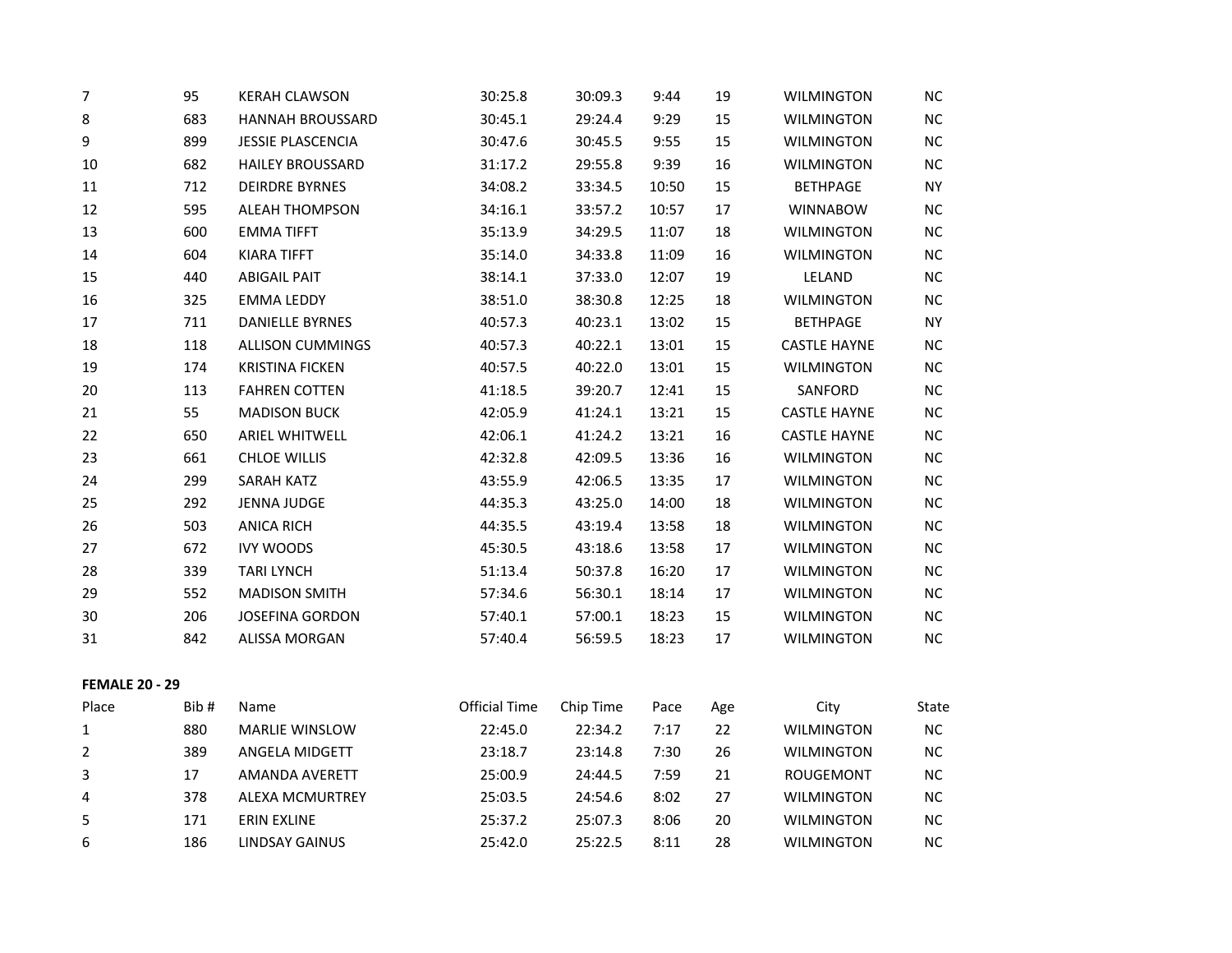| 7  | 28  | <b>BRITTANY BATTS</b>     | 25:56.8 | 25:12.7 | 8:08  | 24 | <b>WILMINGTON</b>         | NC        |
|----|-----|---------------------------|---------|---------|-------|----|---------------------------|-----------|
| 8  | 274 | <b>JORDAN HUNT</b>        | 26:52.0 | 25:58.9 | 8:23  | 25 | <b>WILMINGTON</b>         | $NC$      |
| 9  | 901 | AMANDA HINSON             | 27:01.4 | 26:49.6 | 8:39  | 27 | <b>WILMINGTON</b>         | <b>NC</b> |
| 10 | 53  | <b>CAROLINE BROWN</b>     | 27:14.5 | 27:14.5 | 8:47  | 26 | <b>WILMINGTON</b>         | NC        |
| 11 | 215 | MEG GROSECLOSE            | 27:14.8 | 27:14.8 | 8:47  | 27 | <b>WILMINGTON</b>         | NC        |
| 12 | 703 | <b>TARA LAYMON</b>        | 27:19.1 | 27:19.1 | 8:49  | 25 | <b>WILMINGTON</b>         | <b>NC</b> |
| 13 | 106 | KAITLYN CONGER            | 27:19.6 | 27:19.6 | 8:49  | 24 | <b>WILMINGTON</b>         | NC        |
| 14 | 216 | ANGELICA GURLEY           | 27:52.6 | 27:52.6 | 8:59  | 23 | <b>FAYETTEVILLE</b>       | <b>NC</b> |
| 15 | 349 | LIZ MANTOOTH              | 27:59.2 | 26:34.8 | 8:34  | 27 | <b>BURGAW</b>             | <b>NC</b> |
| 16 | 708 | <b>BRYNN CAYIA</b>        | 28:20.1 | 27:43.9 | 8:56  | 22 | <b>BERLIN</b>             | VT        |
| 17 | 896 | KIM WINSTEAD              | 29:11.9 | 28:44.4 | 9:16  | 29 | <b>WILMINGTON</b>         | NC        |
| 18 | 217 | <b>JACKIE GURLEY</b>      | 29:20.7 | 29:17.7 | 9:27  | 25 | <b>WILMINGTON</b>         | <b>NC</b> |
| 19 | 281 | SABRINA JARMAN            | 29:49.7 | 29:45.4 | 9:36  | 27 | <b>WILMINGTON</b>         | NC        |
| 20 | 23  | <b>LIZ BARTELS</b>        | 29:56.0 | 28:46.0 | 9:17  | 25 | <b>HIGHLAND PARK</b>      | IL        |
| 21 | 615 | <b>ANNIE TOWSLEE</b>      | 30:16.9 | 29:35.7 | 9:33  | 23 | <b>WILMINGTON</b>         | <b>NC</b> |
| 22 | 22  | STEPHANIE BARDELL         | 30:17.0 | 29:40.2 | 9:34  | 22 | <b>WILMINGTON</b>         | NC        |
| 23 | 12  | JENNA ALDRIDGE            | 31:15.9 | 31:15.9 | 10:05 | 29 | GREENVILE                 | <b>NC</b> |
| 24 | 649 | <b>KERI WHITEHURST</b>    | 31:16.0 | 29:52.3 | 9:38  | 24 | <b>WILMINGTON</b>         | <b>NC</b> |
| 25 | 176 | <b>DEVON FLEMING</b>      | 31:20.4 | 29:55.3 | 9:39  | 29 | RALEIGH                   | NC        |
| 26 | 522 | <b>MEGHAN SELLERS</b>     | 31:26.1 | 29:59.1 | 9:40  | 25 | <b>WILMINGTON</b>         | <b>NC</b> |
| 27 | 592 | <b>MELINDA THEISS</b>     | 31:37.5 | 31:18.7 | 10:06 | 29 | <b>WILMINGTON</b>         | NC        |
| 28 | 40  | <b>HANNAH BLACKMON</b>    | 31:56.0 | 31:04.0 | 10:01 | 23 | <b>WILMINGTON</b>         | <b>NC</b> |
| 29 | 312 | <b>LAUREN LAMOTHE</b>     | 32:13.8 | 31:07.3 | 10:02 | 25 |                           |           |
| 30 | 603 | <b>JADYN TIFFT</b>        | 32:36.0 | 31:55.7 | 10:18 | 20 | <b>WILMINGTON</b>         | NC        |
| 31 | 355 | <b>SARAH MARTIN</b>       | 32:45.2 | 32:31.7 | 10:29 | 24 | <b>WILMINGTON</b>         | $NC$      |
| 32 | 731 | <b>STACY STRIKS</b>       | 32:45.6 | 30:58.8 | 9:59  | 29 | <b>WILMINGTON</b>         | NC        |
| 33 | 130 | <b>KAYLA DECK</b>         | 32:49.1 | 32:13.9 | 10:24 | 26 | <b>WILMINGTON</b>         | <b>NC</b> |
| 34 | 580 | <b>AMANDA SWISS</b>       | 33:04.1 | 32:58.6 | 10:38 | 23 | HAMPSTEAD                 | <b>NC</b> |
| 35 | 575 | NICOLE STRAUEL            | 33:11.9 | 31:17.6 | 10:05 | 29 | <b>WILMINGTON</b>         | NC        |
| 36 | 231 | <b>AMANDA HATCHER</b>     | 33:15.9 | 33:07.9 | 10:41 | 29 | WILMINGTON                | <b>NC</b> |
| 37 | 396 | <b>STACIE MINCY</b>       | 33:29.2 | 33:15.1 | 10:44 | 28 | <b>WILMINGTON</b>         | NC        |
| 38 | 667 | LACE ANNE WISHON          | 33:47.1 | 33:13.0 | 10:43 | 28 | <b>WRIGHTSVILLE BEACH</b> | NC        |
| 39 | 725 | STEPHANIE CHAPMAN         | 33:49.7 | 32:31.6 | 10:29 | 27 | HAMPSTEAD                 | NC        |
| 40 | 403 | <b>CLARISSA MORRISSEY</b> | 33:51.5 | 33:03.4 | 10:40 | 23 | <b>WILMINGTON</b>         | NC        |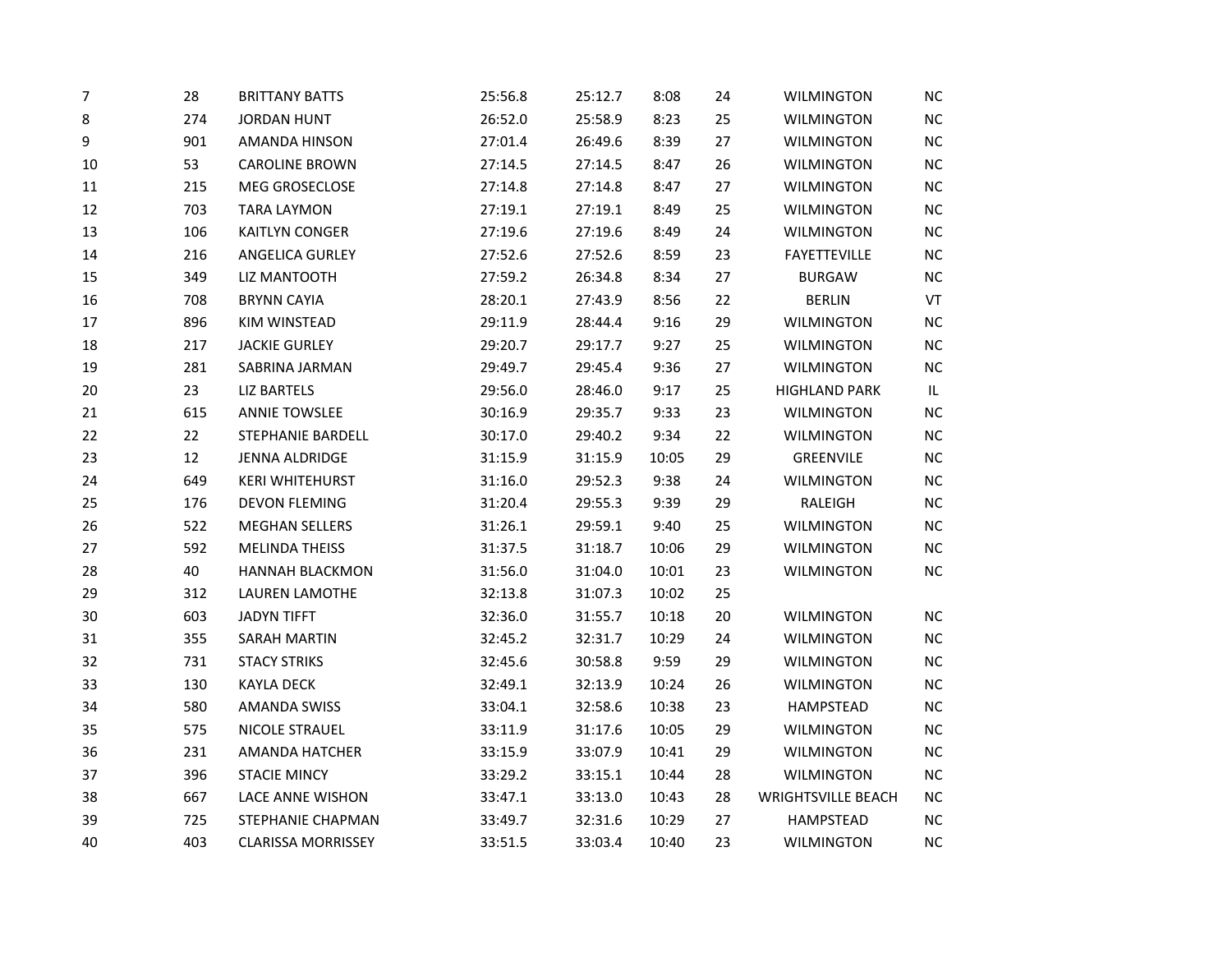| 41 | 576          | <b>AMANDA STYERS</b>     | 33:51.7 | 33:51.7 | 10:55 | 23 | <b>KURE BEACH</b>   | $NC$      |
|----|--------------|--------------------------|---------|---------|-------|----|---------------------|-----------|
| 42 | 311          | <b>ANNA LACKE</b>        | 34:10.6 | 33:15.0 | 10:44 | 29 | LEESVILLE           | SC        |
| 43 | 456          | <b>ASHLEY PERDUE</b>     | 34:15.1 | 33:20.5 | 10:45 | 25 | <b>SNEADS FERRY</b> | $NC$      |
| 44 | 637          | ALEXANDRA VOLZ           | 34:15.6 | 33:21.0 | 10:45 | 20 | <b>WILMINGTON</b>   | $NC$      |
| 45 | 871          | <b>IEY BLAIR</b>         | 34:26.3 | 33:05.4 | 10:40 | 22 | WALLACE             | N.C.      |
| 46 | 214          | <b>KARA GROENE</b>       | 34:39.5 | 33:10.1 | 10:42 | 29 | <b>WILMINGTON</b>   | <b>NC</b> |
| 47 | 88           | <b>DIANA CHAVEZ</b>      | 35:28.0 | 34:45.2 | 11:13 | 23 | <b>WILMINGTON</b>   | $NC$      |
| 48 | 20           | <b>ASHLEY BANCROFT</b>   | 35:53.6 | 35:33.2 | 11:28 | 28 | <b>WILMINGTON</b>   | $NC$      |
| 49 | 512          | <b>ISABELLA ROJAS</b>    | 35:56.7 | 35:56.7 | 11:35 | 28 | WILMINGON           | NC        |
| 50 | 733          | <b>BRITTNI HARDING</b>   | 35:59.6 | 34:07.8 | 11:00 | 25 | CAROLINA BEACH      | $NC$      |
| 51 | 188          | <b>LAUREN GARDNER</b>    | 36:04.6 | 35:31.1 | 11:27 | 27 | <b>WILMINGTON</b>   | $NC$      |
| 52 | 738          | <b>HEATHER LONG</b>      | 36:42.3 | 36:19.7 | 11:43 | 28 | LELAND              | $NC$      |
| 53 | 91           | RACHEL CHRISTIAN         | 37:50.5 | 37:38.2 | 12:08 | 27 | <b>WILMINGTON</b>   | $NC$      |
| 54 | 579          | <b>CLAIRE SWANSON</b>    | 37:50.8 | 37:37.6 | 12:08 | 27 | <b>WILMINGTON</b>   | $NC$      |
| 55 | 482          | <b>ALEXIS QUINONES</b>   | 37:59.4 | 37:38.9 | 12:08 | 25 | <b>WILMINGTON</b>   | $NC$      |
| 56 | 138          | <b>KRYSTAL DISDIER</b>   | 38:00.0 | 37:22.2 | 12:03 | 23 | LELAND              | NC        |
| 57 | $\mathbf{1}$ | <b>INDYA ADDISON</b>     | 38:06.4 | 36:43.9 | 11:51 | 21 | <b>WILMINGTON</b>   | $NC$      |
| 58 | 739          | <b>DWANEDIA JACOBS</b>   | 38:07.0 | 37:43.4 | 12:10 | 28 | LELAND              | NC        |
| 59 | 260          | <b>COURTNEY HOLTON</b>   | 38:23.3 | 38:18.3 | 12:21 | 26 | <b>WILMINGTON</b>   | NC        |
| 60 | 834          | <b>KYLIE KNAPP</b>       | 38:38.3 | 37:54.9 | 12:14 | 27 | <b>WILMINGTON</b>   | $NC$      |
| 61 | 407          | <b>CAITLIN MUHOLLAND</b> | 39:15.8 | 37:20.5 | 12:03 | 29 | <b>WILMINGTON</b>   | $NC$      |
| 62 | 45           | KATIE BRADHAM            | 39:35.0 | 39:12.9 | 12:39 | 23 | <b>WILMINGTON</b>   | NC        |
| 63 | 732          | AMANDA VASILL            | 39:45.6 | 37:55.0 | 12:14 | 26 | RALEIGH             | $NC$      |
| 64 | 148          | MAGGIE PRESNAL           | 39:54.1 | 39:28.8 | 12:44 | 21 | <b>WILMINGTON</b>   | $NC$      |
| 65 | 596          | <b>NICOLE THOMPSON</b>   | 39:54.8 | 39:47.2 | 12:50 | 27 | <b>SNEADS FERRY</b> | NC        |
| 66 | 859          | SARAH MITCHELL           | 40:48.5 | 39:02.3 | 12:35 | 21 | <b>WILMINGTON</b>   | $NC$      |
| 67 | 277          | <b>LYDIA IRESON</b>      | 40:51.3 | 40:39.8 | 13:07 | 25 | <b>WILMINGTON</b>   | $NC$      |
| 68 | 265          | <b>CARRIE HOUSTON</b>    | 40:54.8 | 40:54.8 | 13:12 | 28 | <b>WILMINGTON</b>   | NC        |
| 69 | 135          | HEATHER DEVANE           | 42:15.1 | 41:00.8 | 13:14 | 28 | HAMPSTEAD           | $NC$      |
| 70 | 197          | <b>ELIZABETH GODWIN</b>  | 43:00.8 | 42:05.1 | 13:35 | 28 | <b>WILSON</b>       | $NC$      |
| 71 | 879          | AMY MCCOUSIAND           | 43:24.0 | 41:44.2 | 13:28 | 25 | <b>WILMINGTON</b>   | NC        |
| 72 | 441          | <b>EMILY PAIT</b>        | 43:35.3 | 42:56.1 | 13:51 | 22 | LELAND              | <b>NC</b> |
| 73 | 678          | <b>LAURYN YOUNG</b>      | 43:47.2 | 42:31.8 | 13:43 | 25 | <b>WILMINGTON</b>   | $NC$      |
| 74 | 170          | <b>KAYLA EVERHART</b>    | 44:05.5 | 41:59.7 | 13:33 | 27 | <b>WILMINGTON</b>   | NC        |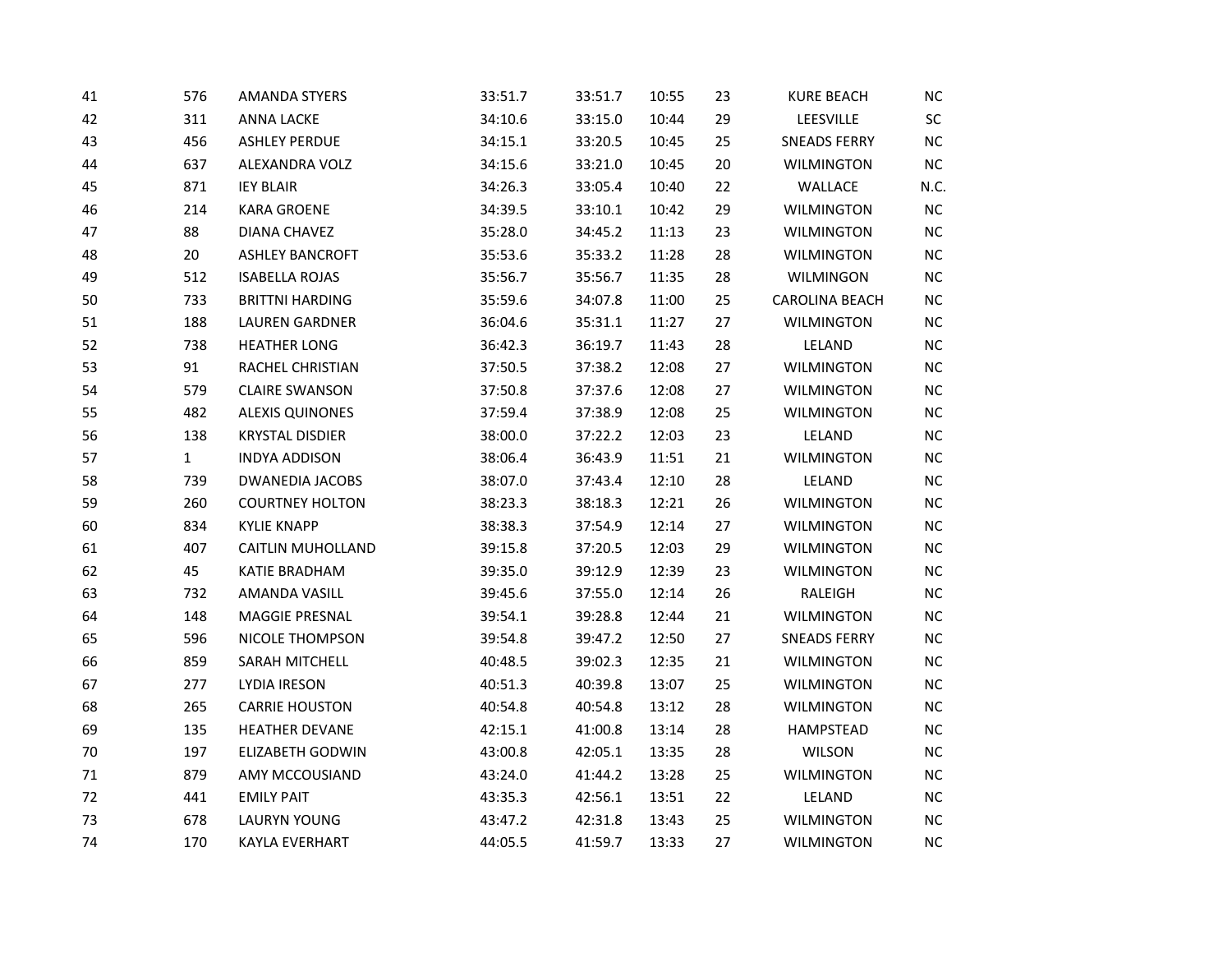| 75 | 706 | <b>KATIE NUNALEE</b>     | 47:05.7   | 45:50.7   | 14:47 | 24 | <b>HAMPSTEAD</b>      | NC.       |
|----|-----|--------------------------|-----------|-----------|-------|----|-----------------------|-----------|
| 76 | 97  | <b>HANNAH CLEMMONS</b>   | 47:58.7   | 46:03.2   | 14:51 | 25 | LELAND                | <b>NC</b> |
| 77 | 220 | <b>AMBER HALL</b>        | 50:08.4   | 50:08.4   | 16:10 | 25 | <b>WILMINGTON</b>     | <b>NC</b> |
| 78 | 337 | LATOYA LYNCH             | 51:13.7   | 50:37.2   | 16:20 | 23 | <b>WILMINGTON</b>     | <b>NC</b> |
| 79 | 164 | <b>BRITTANY ESLINGER</b> | 51:14.9   | 50:13.5   | 16:12 | 26 | <b>WILMINGTON</b>     | <b>NC</b> |
| 80 | 685 | <b>CHRISTINE BROWN</b>   | 51:23.6   | 50:36.0   | 16:19 | 27 | <b>WILMINGTON</b>     | <b>NC</b> |
| 81 | 638 | <b>HANNAH WALKER</b>     | 52:39.9   | 52:12.1   | 16:50 | 23 | <b>CAROLINA BEACH</b> | <b>NC</b> |
| 82 | 458 | <b>JESS PERKINS</b>      | 53:57.3   | 52:37.6   | 16:58 | 29 | <b>WILMINGTON</b>     | <b>NC</b> |
| 83 | 622 | <b>WHITNEY UMBERGER</b>  | 55:43.0   | 54:06.6   | 17:27 | 28 | <b>WILMINGTON</b>     | <b>NC</b> |
| 84 | 137 | <b>HOLLY DIETERLE</b>    | 56:12.0   | 54:29.1   | 17:35 | 21 | ROCKY POINT           | <b>NC</b> |
| 85 | 270 | SAVANNAH HUBACH          | 56:39.1   | 55:40.6   | 17:57 | 29 | <b>ROCKY POINT</b>    | <b>NC</b> |
| 86 | 542 | ROSANNA SIMONSON         | 57:38.4   | 56:39.2   | 18:16 | 25 | <b>ROCKY POINT</b>    | NC.       |
| 87 | 320 | <b>MEGHAN LARKIN</b>     | 1:05:17.7 | 1:03:15.3 | 20:24 | 25 | <b>TANNERSVILLE</b>   |           |

#### **FEMALE 30 - 39**

| Place | Bib# | Name                     | Official Time | Chip Time | Pace | Age | City                      | State |
|-------|------|--------------------------|---------------|-----------|------|-----|---------------------------|-------|
| 1     | 232  | AMBER HAYDEN             | 21:33.8       | 21:27.7   | 6:55 | 32  | <b>WILMINGTON</b>         | NC.   |
| 2     | 360  | <b>JULIA MATTINGLY</b>   | 22:48.4       | 22:40.2   | 7:19 | 34  | <b>WILMINGTON</b>         | NC.   |
| 3     | 8    | SHERI ALBERTSON          | 24:41.0       | 24:07.8   | 7:47 | 38  | <b>WILMINGTON</b>         | NC.   |
| 4     | 652  | AMBER WILLENBRING        | 24:48.2       | 24:48.2   | 8:00 | 32  | <b>WILMINGTON</b>         | NC    |
| 5     | 58   | <b>STACEY BUFALINI</b>   | 24:54.0       | 24:54.0   | 8:02 | 38  | <b>WILMINGTON</b>         | NC.   |
| 6     | 547  | <b>ALICIA SMITH</b>      | 25:20.0       | 25:01.9   | 8:04 | 34  | <b>WILMINGTON</b>         | NC.   |
|       | 398  | <b>ELIZABETH MONROE</b>  | 26:32.6       | 26:03.8   | 8:24 | 32  | <b>WRIGHTSVILLE BEACH</b> | NC.   |
| 8     | 518  | LINDSAY SAULS            | 26:33.9       | 26:16.9   | 8:28 | 32  | <b>HOLDEN BEACH</b>       | NC    |
| 9     | 697  | <b>KATHERINE CHESTER</b> | 27:16.9       | 27:03.2   | 8:44 | 36  | <b>MACON</b>              | GA    |
| 10    | 92   | <b>JANA CLANCEY</b>      | 27:24.3       | 27:16.0   | 8:48 | 37  | <b>WILMINGTON</b>         | NC.   |
| 11    | 589  | <b>NICOLE TERRELL</b>    | 27:40.9       | 27:21.4   | 8:49 | 31  | HAMPSTEAD                 | NC.   |
| 12    | 152  | <b>CRYSTLE DUNNING</b>   | 27:44.5       | 27:12.2   | 8:46 | 33  | <b>ATKINSON</b>           | NC.   |
| 13    | 502  | DARCY REZAC              | 27:49.0       | 27:18.2   | 8:48 | 31  | <b>WILMINGTON</b>         | NC    |
| 14    | 334  | <b>TRACY LONG</b>        | 27:52.9       | 27:34.1   | 8:54 | 37  | <b>WILMINGTON</b>         | NC.   |
| 15    | 686  | <b>HEATHER CLARK</b>     | 28:06.4       | 27:39.4   | 8:55 | 39  | <b>WILMINGTON</b>         | NC    |
| 16    | 529  | <b>SUZANNE SHELTON</b>   | 28:13.6       | 27:58.3   | 9:01 | 39  | <b>WILMINGTON</b>         | NC.   |
| 17    | 411  | <b>JEN FARRELL</b>       | 28:14.2       | 28:14.2   | 9:06 | 39  | <b>WILMINGTON</b>         | NC    |
| 18    | 31   | DANIELLE BAUMAN          | 28:22.4       | 28:12.8   | 9:06 | 38  | <b>WILMINGTON</b>         | NC.   |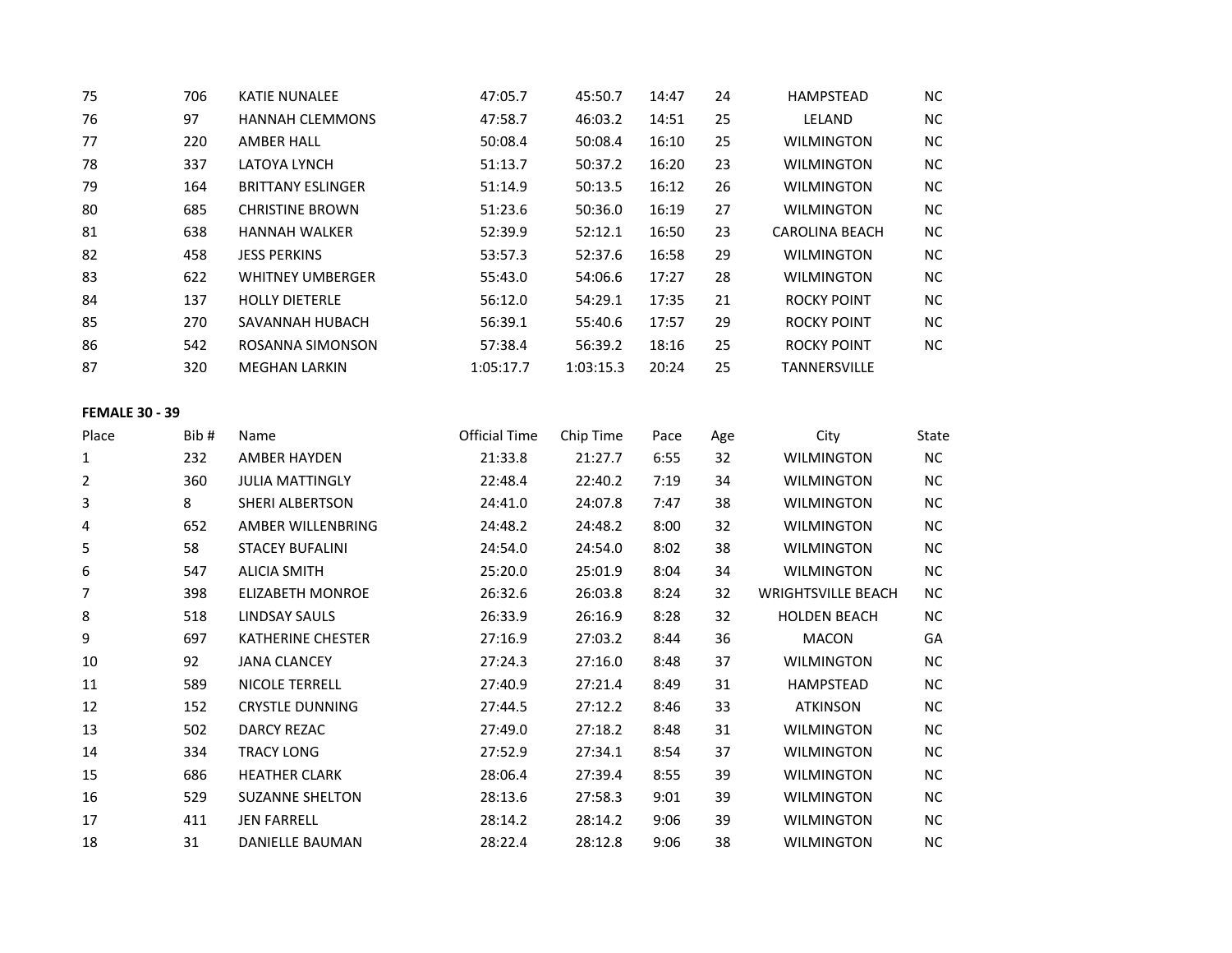| 19 | 469 | <b>ALLISON EMERY</b>       | 28:33.6 | 28:33.6 | 9:13  | 33 | <b>WILMINGTON</b>         | NC       |
|----|-----|----------------------------|---------|---------|-------|----|---------------------------|----------|
| 20 | 211 | NICOLE GRAY                | 28:51.9 | 28:04.0 | 9:03  | 39 | <b>CAROLINA BEACH</b>     | $NC$     |
| 21 | 569 | STEPHANIE STERRETT         | 29:13.7 | 29:13.7 | 9:25  | 37 | <b>WILMINGTON</b>         | $NC$     |
| 22 | 37  | <b>JENILLE BLACKBURN</b>   | 29:16.0 | 28:02.1 | 9:03  | 38 | <b>WILMINGTON</b>         | NC       |
| 23 | 582 | <b>ANDREA TALLEY</b>       | 29:33.9 | 29:08.2 | 9:24  | 38 | <b>WILMINGTON</b>         | NC       |
| 24 | 125 | <b>KELLI DAVIS</b>         | 29:44.6 | 29:39.3 | 9:34  | 37 | <b>WILMINGTON</b>         | $NC$     |
| 25 | 519 | <b>KATHRYN SAUSMAN</b>     | 29:58.1 | 29:12.3 | 9:25  | 31 | <b>WILMINGTON</b>         | NC       |
| 26 | 510 | <b>KRISTEN ROBINSON</b>    | 29:58.1 | 29:13.0 | 9:25  | 31 | <b>WILMINGTON</b>         | $NC$     |
| 27 | 357 | <b>LINDSAY MARTINI</b>     | 30:20.8 | 29:36.6 | 9:33  | 31 | <b>WILMINGTON</b>         | NC       |
| 28 | 359 | MIRANDA MATTHEWS           | 30:34.4 | 30:18.1 | 9:46  | 35 | <b>ROSE HILL</b>          | $NC$     |
| 29 | 330 | SHANA LOCKLEAR             | 30:43.9 | 29:15.4 | 9:26  | 34 | <b>WILMINGTON</b>         | $NC$     |
| 30 | 726 | <b>TIFFANY SILER</b>       | 30:48.5 | 29:35.3 | 9:33  | 31 | <b>WILMINGTON</b>         | $NC$     |
| 31 | 107 | <b>ELLEN CONKLIN</b>       | 30:51.0 | 30:51.0 | 9:57  | 35 | <b>WILMINGTON</b>         | NC       |
| 32 | 102 | <b>BROOK COLE</b>          | 30:55.5 | 30:49.1 | 9:56  | 37 | <b>ROCKY POINT</b>        | $NC$     |
| 33 | 205 | STEPHANIE GOODWIN          | 31:01.0 | 28:56.3 | 9:20  | 39 | <b>WILMINGTON</b>         | $NC$     |
| 34 | 14  | ELIZABETH ALLEN            | 31:42.5 | 29:56.6 | 9:39  | 34 | <b>WRIGHTSVILLE BEACH</b> | NC       |
| 35 | 540 | <b>KRISTI SIMMS</b>        | 32:16.1 | 31:49.5 | 10:16 | 39 | <b>WILMINGTON</b>         | $NC$     |
| 36 | 43  | <b>GRETCHEN BOOB</b>       | 32:16.7 | 30:53.6 | 9:58  | 31 | LELAND                    | NC       |
| 37 | 541 | <b>KERI-ANNE SIMONELLI</b> | 32:30.3 | 31:19.1 | 10:06 | 32 | <b>WILMINGTON</b>         | $NC$     |
| 38 | 438 | <b>MELISSA OWENS</b>       | 32:37.6 | 32:28.0 | 10:28 | 38 | <b>WILMINGTON</b>         | NC       |
| 39 | 436 | MELISSA OVASKA             | 32:38.5 | 32:21.3 | 10:26 | 30 | WILMINGTON                | $NC$     |
| 40 | 887 | <b>EMILY TISDALE</b>       | 32:38.9 | 32:32.0 | 10:30 | 35 | <b>WILMINGTON</b>         | $NC$     |
| 41 | 471 | <b>CASSIE PITTROFF</b>     | 32:42.1 | 31:48.9 | 10:15 | 33 | <b>WILMINGTON</b>         | $NC$     |
| 42 | 90  | SARAH CHESTER              | 32:44.3 | 30:59.4 | 9:59  | 34 | <b>WILMINGTON</b>         | $NC$     |
| 43 | 729 | LAURA HADLEY               | 32:47.9 | 30:58.4 | 9:59  | 34 | <b>WILMINGTON</b>         | $NC$     |
| 44 | 268 | <b>THERESA HOWELL</b>      | 32:52.9 | 31:15.8 | 10:05 | 36 | <b>WILMINGTON</b>         | $NC$     |
| 45 | 146 | <b>HEATHER DOWNS</b>       | 33:12.0 | 31:17.9 | 10:05 | 36 | <b>WILMINGTON</b>         | NC       |
| 46 | 449 | ERICA PASZKOWSKI           | 33:12.2 | 32:50.8 | 10:35 | 30 | <b>WILMINGTON</b>         | NC       |
| 47 | 356 | <b>JANETTE MARTINEZ</b>    | 33:16.3 | 33:00.4 | 10:39 | 34 | <b>BURGAW</b>             | $NC$     |
| 48 | 630 | <b>CHRISTINE VERVAERT</b>  | 33:32.1 | 32:49.9 | 10:35 | 31 | <b>WILMINGTON</b>         | $NC$     |
| 49 | 154 | <b>SHARON EDELSTEIN</b>    | 33:32.6 | 33:32.6 | 10:49 | 33 | <b>WILMINGTON</b>         | $NC$     |
| 50 | 563 | <b>ASHLEY STADY</b>        | 33:44.1 | 33:26.9 | 10:47 | 30 | <b>WILMINGTON</b>         | NC       |
| 51 | 689 | NICOLE JENSEN              | 33:46.8 | 33:27.6 | 10:47 | 30 | <b>WILMINGTON</b>         | $\sf NC$ |
| 52 | 507 | <b>BRANDY RIGNEY</b>       | 33:48.7 | 32:38.1 | 10:32 | 37 | <b>WILMINGTON</b>         | $NC$     |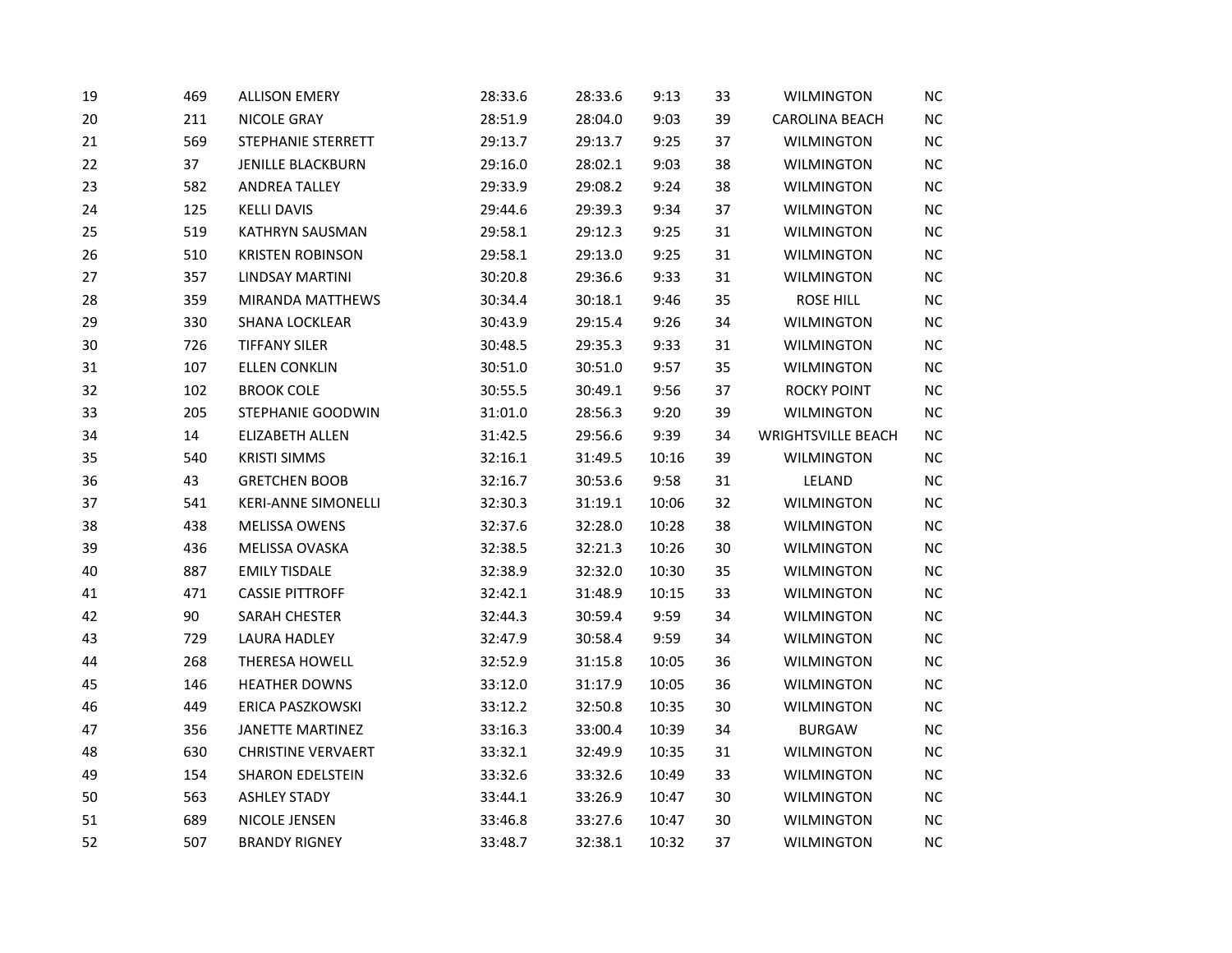| 53 | 464 | <b>ANGELA PISANI</b>      | 34:39.4 | 33:15.3 | 10:44 | 36 | <b>WILMINGTON</b>   | NC        |
|----|-----|---------------------------|---------|---------|-------|----|---------------------|-----------|
| 54 | 452 | <b>CARLA PAWINSKI</b>     | 34:42.0 | 33:04.8 | 10:40 | 35 | <b>WILMINGTON</b>   | NC        |
| 55 | 416 | <b>DENISE NEAL</b>        | 34:52.8 | 33:56.6 | 10:57 | 35 | <b>WILMINGTON</b>   | <b>NC</b> |
| 56 | 499 | <b>KRISTA REYNOLDS</b>    | 35:24.1 | 34:59.3 | 11:17 | 37 | <b>CHARLOTTE</b>    | NC        |
| 57 | 651 | AMANDA WICKMAN            | 35:25.9 | 33:55.1 | 10:56 | 35 | <b>WILMINGTON</b>   | $NC$      |
| 58 | 151 | <b>NINA DUNN</b>          | 35:55.5 | 34:11.4 | 11:02 | 35 | <b>WILMINGTON</b>   | NC        |
| 59 | 172 | AMY FARMER                | 36:01.5 | 34:22.5 | 11:05 | 37 | <b>HAMPSTEAD</b>    | <b>NC</b> |
| 60 | 218 | PATRICIA GUTIERREZ        | 36:20.5 | 36:04.8 | 11:38 | 34 | <b>WILMINGTON</b>   | <b>NC</b> |
| 61 | 433 | <b>ASHLEY OUTTEN</b>      | 36:24.9 | 35:25.3 | 11:25 | 30 | <b>WILMINGTON</b>   | NC        |
| 62 | 301 | <b>LAUREN KEFALONITIS</b> | 36:38.4 | 35:07.3 | 11:20 | 36 | <b>WILMINGTON</b>   | <b>NC</b> |
| 63 | 696 | LEIGH ROBERTSON           | 37:07.2 | 36:10.4 | 11:40 | 33 | <b>WILMINGTON</b>   | NC        |
| 64 | 481 | <b>EMALEE QUICKEL</b>     | 37:07.3 | 36:10.3 | 11:40 | 31 | <b>WILMINGTON</b>   | NC        |
| 65 | 882 | AMY ELAM                  | 37:08.8 | 37:04.2 | 11:57 | 37 | <b>FOUR OAKS</b>    | <b>NC</b> |
| 66 | 358 | <b>KATIE MATHEWS</b>      | 37:36.5 | 36:29.6 | 11:46 | 39 | <b>WILMINGTON</b>   | NC        |
| 67 | 400 | <b>KAROLINE MOORE</b>     | 37:38.1 | 37:34.6 | 12:07 | 32 | <b>WILMINGTON</b>   | NC        |
| 68 | 6   | ROLLA AHMAD               | 37:48.9 | 37:31.8 | 12:06 | 33 | <b>WILMINGTON</b>   | NC        |
| 69 | 243 | <b>ROBIN HECK</b>         | 38:12.5 | 37:22.1 | 12:03 | 31 | <b>WILMINGTON</b>   | <b>NC</b> |
| 70 | 427 | SARAH NOWAK               | 38:20.3 | 37:28.8 | 12:05 | 36 | <b>WILMINGTON</b>   | <b>NC</b> |
| 71 | 645 | <b>HEATHER WEILER</b>     | 38:25.1 | 38:05.7 | 12:17 | 39 | HAMPSTEAD           | $NC$      |
| 72 | 62  | <b>SHAY BURTON</b>        | 38:30.0 | 37:14.1 | 12:01 | 30 | <b>WILMINGTON</b>   | NC        |
| 73 | 606 | <b>JAMIE TILGNER</b>      | 38:48.6 | 37:48.9 | 12:12 | 32 | <b>WILMINGTON</b>   | <b>NC</b> |
| 74 | 264 | <b>KATIE HORNE</b>        | 38:48.7 | 37:56.0 | 12:14 | 32 | <b>WILMINGTON</b>   | <b>NC</b> |
| 75 | 837 | <b>KELLY MOORE</b>        | 39:02.0 | 38:31.5 | 12:25 | 38 | <b>WILMINGTON</b>   | NC        |
| 76 | 557 | <b>ANNIE SNYDER</b>       | 39:02.7 | 37:24.8 | 12:04 | 32 | <b>WILMINGTON</b>   | NC        |
| 77 | 404 | MELISA MOSER              | 39:16.0 | 37:20.7 | 12:03 | 32 | <b>WILMINGTON</b>   | NC        |
| 78 | 468 | EVA PITTMAN               | 39:26.4 | 37:44.2 | 12:10 | 37 | LELAND              | NC        |
| 79 | 897 | <b>NANCY APPLEWHITE</b>   | 39:26.9 | 37:46.1 | 12:11 | 37 | DELLO               | <b>NC</b> |
| 80 | 555 | MONICA SMITH              | 39:32.3 | 38:55.0 | 12:33 | 30 | <b>RICHLANDS</b>    | NC        |
| 81 | 288 | <b>HOLLY BYRD</b>         | 39:38.8 | 38:02.2 | 12:16 | 39 | LELAND              | NC        |
| 82 | 675 | <b>HEATHER YOPP</b>       | 39:54.7 | 39:46.3 | 12:50 | 30 | <b>SNEADS FERRY</b> | NC        |
| 83 | 736 | <b>TRACI DEBOSE</b>       | 39:56.1 | 39:35.2 | 12:46 | 39 | <b>WILMINGTON</b>   | NC        |
| 84 | 392 | <b>JILL HALL</b>          | 39:57.0 | 38:21.7 | 12:22 | 38 | <b>WINNABOW</b>     | <b>NC</b> |
| 85 | 16  | <b>FATIMA ALZER</b>       | 40:16.6 | 39:56.1 | 12:53 | 35 | NASHVILLE           | NC        |
| 86 | 158 | <b>TANYA EDWARDS</b>      | 40:41.3 | 40:10.5 | 12:57 | 35 | <b>WILMINGTON</b>   | NC        |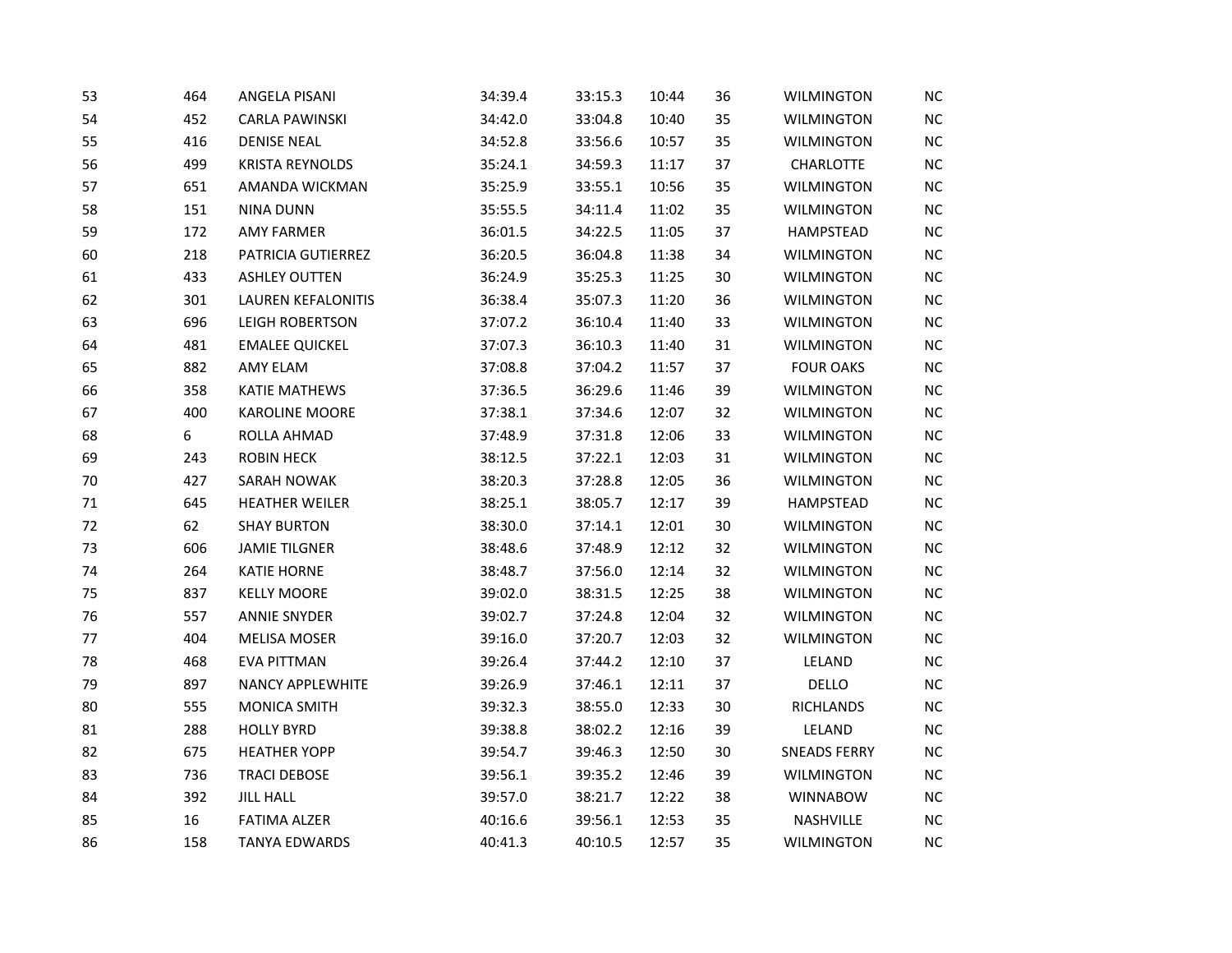| 87  | 560 | <b>CATHERINE SOWLES</b>   | 41:02.0 | 40:24.2 | 13:02 | 35 | <b>WILMINGTON</b>   | <b>NC</b>  |
|-----|-----|---------------------------|---------|---------|-------|----|---------------------|------------|
| 88  | 654 | <b>CHRISTINA WILLIAMS</b> | 41:21.5 | 40:20.6 | 13:01 | 37 | <b>WILMINGTON</b>   | $NC$       |
| 89  | 578 | <b>TYSHEA SUTTON</b>      | 41:24.3 | 41:08.1 | 13:16 | 31 | <b>BURGAW</b>       | ${\sf NC}$ |
| 90  | 229 | <b>KELLI HARRIS</b>       | 41:42.4 | 41:17.2 | 13:19 | 39 | <b>WILMINGTON</b>   | $NC$       |
| 91  | 372 | MICHELLE MCDERMOTT        | 41:43.4 | 41:29.2 | 13:23 | 36 | LELAND              | <b>NC</b>  |
| 92  | 271 | <b>COURTNEY HUBBARD</b>   | 42:33.1 | 42:09.7 | 13:36 | 38 | <b>WILMINGTON</b>   | <b>NC</b>  |
| 93  | 513 | KANDRA ROMEO              | 42:38.9 | 41:25.7 | 13:22 | 35 | <b>WILMINGTON</b>   | NC         |
| 94  | 119 | JENNIFER DAHMER           | 43:30.6 | 41:58.7 | 13:32 | 37 | WILMINGTON          | <b>NC</b>  |
| 95  | 704 | LISA BULLARD              | 43:47.1 | 42:26.4 | 13:41 | 33 | <b>WIMINGTON</b>    | NC         |
| 96  | 267 | <b>ALLISON HOWELL</b>     | 43:47.7 | 42:31.2 | 13:43 | 36 | <b>WILMINGTON</b>   | NC         |
| 97  | 397 | MEREDITH MITCHELL         | 43:53.3 | 42:09.1 | 13:36 | 36 | <b>WILMINGTON</b>   | <b>NC</b>  |
| 98  | 479 | <b>TAMMY PRUDEN</b>       | 43:53.4 | 42:09.0 | 13:36 | 39 | <b>WILMINGTON</b>   | $NC$       |
| 99  | 641 | <b>CHRISTINE WEBB</b>     | 44:12.6 | 43:05.0 | 13:54 | 36 | LELAND              | <b>NC</b>  |
| 100 | 612 | <b>HEATHER TOUNSLEY</b>   | 44:31.7 | 43:14.4 | 13:57 | 38 | <b>WILMINGTON</b>   | $NC$       |
| 101 | 386 | MARIA MENDOZA             | 44:37.0 | 44:20.6 | 14:18 | 34 | <b>WILMINGTON</b>   | <b>NC</b>  |
| 102 | 345 | <b>KELLY MALONE</b>       | 45:43.8 | 45:31.2 | 14:41 | 39 | WILMINGTON          | <b>NC</b>  |
| 103 | 142 | AGGIE DOUDNEY             | 45:52.0 | 45:37.9 | 14:43 | 35 | <b>WILMINGTON</b>   | NC         |
| 104 | 679 | KAYLA ZAHM                | 46:06.8 | 45:20.6 | 14:37 | 35 | LELAND              | $NC$       |
| 105 | 680 | <b>TRACY ZAHM</b>         | 46:07.2 | 45:20.1 | 14:37 | 35 | LELAND              | <b>NC</b>  |
| 106 | 249 | <b>LORI HERD</b>          | 46:13.2 | 45:45.4 | 14:45 | 31 | <b>WILMINGTON</b>   | <b>NC</b>  |
| 107 | 208 | <b>JENNIFER GORE</b>      | 46:17.4 | 45:04.1 | 14:32 | 39 | LELAND              | $NC$       |
| 108 | 247 | <b>SONJA HENRY</b>        | 46:34.4 | 45:26.2 | 14:39 | 35 | LELAND              | NC         |
| 109 | 590 | <b>CHRISTINA TERZAKEN</b> | 46:37.0 | 44:30.6 | 14:21 | 37 | <b>WILMINGTON</b>   | $NC$       |
| 110 | 375 | <b>KELLY MCLAURIN</b>     | 47:28.7 | 47:28.7 | 15:19 | 36 | <b>WILMINGTON</b>   | $NC$       |
| 111 | 387 | <b>MARY BETH MERRITT</b>  | 47:28.9 | 47:07.3 | 15:12 | 32 | <b>WILMINGTON</b>   | <b>NC</b>  |
| 112 | 536 | ANGELA SILANCE            | 47:32.3 | 45:52.4 | 14:48 | 35 | <b>JACKSONVILLE</b> | NC         |
| 113 | 619 | <b>KELLY TRUJILLO</b>     | 47:58.2 | 46:41.2 | 15:04 | 35 | <b>WILMINGTON</b>   | NC NC      |
| 114 | 894 | <b>VIRGINIA WHITE</b>     | 48:08.3 | 46:11.3 | 14:54 | 31 | <b>WILMINGTON</b>   | $NC$       |
| 115 | 528 | <b>SHAWNA SHELTON</b>     | 48:23.7 | 46:19.9 | 14:56 | 33 | <b>WILMINGTON</b>   | NC         |
| 116 | 289 | SARAH JONES               | 48:47.1 | 47:34.0 | 15:21 | 32 | WILMINGTON          | <b>NC</b>  |
| 117 | 318 | MELANIE LANGLEY           | 48:53.4 | 46:42.7 | 15:04 | 39 | <b>WILMINGTON</b>   | NC         |
| 118 | 866 | SARAH WRIGHT              | 49:08.2 | 47:14.8 | 15:14 | 37 | <b>ROCKY POINT</b>  | NC         |
| 119 | 74  | SYDNEY CAMPERLINGO        | 49:37.7 | 47:52.6 | 15:26 | 31 | <b>WILMINGTON</b>   | $NC$       |
| 120 | 719 | <b>SHANNON REYNOLDS</b>   | 49:53.3 | 49:31.9 | 15:58 | 38 | HAMPSTEAD           | NC         |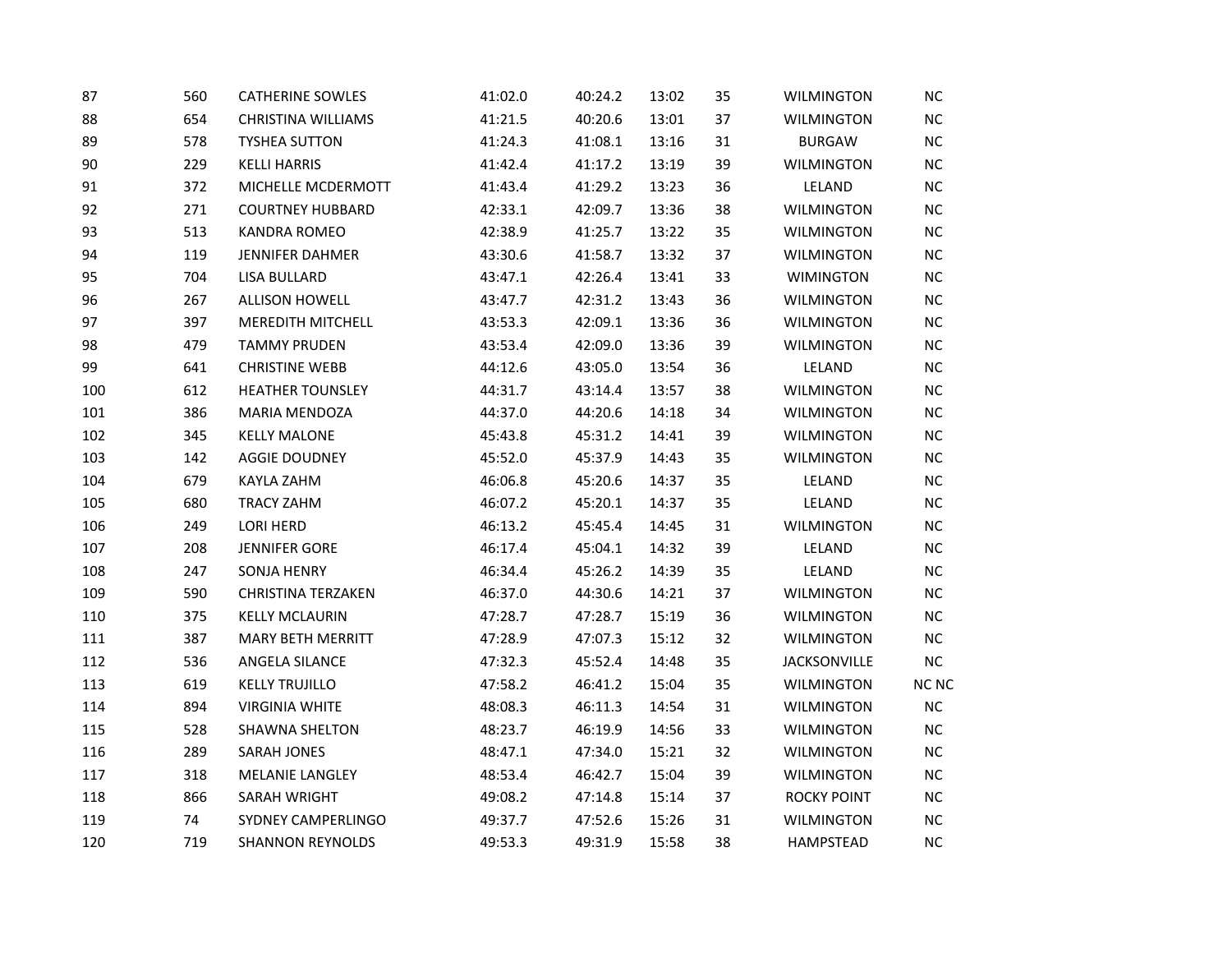| 121 | 904 | <b>TARA SULLIVAN</b>    | 50:16.7   | 48:43.3   | 15:43 | 38 | <b>WILMINGTON</b>   | NC.       |
|-----|-----|-------------------------|-----------|-----------|-------|----|---------------------|-----------|
| 122 | 878 | <b>MCCALL WHITE</b>     | 50:16.8   | 48:45.3   | 15:44 | 31 | <b>WILMINGON</b>    | <b>NC</b> |
| 123 | 564 | <b>KELLY STADY</b>      | 50:21.2   | 50:03.0   | 16:09 | 36 | LELAND              | <b>NC</b> |
| 124 | 128 | <b>SHELLY DEANTONIO</b> | 50:23.3   | 50:08.4   | 16:10 | 34 | <b>WILMINGTON</b>   | NC.       |
| 125 | 273 | <b>JACKIE HUDSON</b>    | 51:51.8   | 51:51.8   | 16:44 | 31 |                     | NC.       |
| 126 | 409 | DARA MULDOON            | 52:15.6   | 50:14.0   | 16:12 | 35 | <b>WILMINGTON</b>   | NC.       |
| 127 | 418 | <b>SARAH NEWMAN</b>     | 52:47.7   | 51:00.5   | 16:27 | 34 | <b>BURGAW</b>       | <b>NC</b> |
| 128 | 149 | DAWN DUNN               | 54:11.1   | 53:25.0   | 17:14 | 37 | <b>WILMINGTON</b>   | NC        |
| 129 | 293 | <b>BRANDI JURASITS</b>  | 55:35.6   | 53:33.0   | 17:16 | 38 | TANNERSVILLE        | PA        |
| 130 | 889 | <b>SARAH HANSON</b>     | 55:39.9   | 54:04.5   | 17:26 | 33 | <b>WILMINGTON</b>   | NC.       |
| 131 | 657 | PANDORA WILLIAMS        | 55:43.3   | 54:07.0   | 17:27 | 38 | <b>WILMINGTON</b>   | <b>NC</b> |
| 132 | 561 | <b>ANDREA SPICER</b>    | 56:39.4   | 55:41.1   | 17:58 | 34 | <b>LELAND</b>       | <b>NC</b> |
| 133 | 484 | <b>CASSIDY RABER</b>    | 59:35.1   | 58:44.6   | 18:57 | 30 | <b>WILMINGTON</b>   | NC.       |
| 134 | 430 | MILENA OFFREDO          | 59:40.6   | 58:05.5   | 18:44 | 37 | <b>WILMINGTON</b>   | NC        |
| 135 | 504 | <b>TRINA RIDGEWAY</b>   | 1:01:17.6 | 1:00:15.7 | 19:26 | 37 | <b>CASTLE HAYNE</b> | <b>NC</b> |
| 136 | 648 | KAMINISHA WHITE         | 1:11:18.8 | 1:10:56.2 | 22:53 | 33 | <b>WILMINGTON</b>   | NC        |
| 137 | 505 | <b>ELISSA RIES</b>      | 1:11:19.1 | 1:10:17.0 | 22:40 | 37 | <b>CASTLE HAYNE</b> | <b>NC</b> |
|     |     |                         |           |           |       |    |                     |           |

## **FEMALE 40 - 49**

| Place | Bib# | Name                        | <b>Official Time</b> | Chip Time | Pace | Age | City              | State     |
|-------|------|-----------------------------|----------------------|-----------|------|-----|-------------------|-----------|
| 1     | 493  | <b>CARRIE REED</b>          | 24:10.5              | 24:04.4   | 7:46 | 47  | <b>WILMINGTON</b> | NC.       |
| 2     | 24   | DEBORAH BARTHOLOW           | 25:33.2              | 24:59.1   | 8:04 | 49  | <b>WILMINGTON</b> | NC.       |
| 3     | 693  | <b>HEATHER THORNTON</b>     | 25:39.3              | 25:10.4   | 8:07 | 42  | <b>WILMINGTON</b> | NC.       |
| 4     | 402  | <b>JILL MORA</b>            | 25:58.3              | 25:26.8   | 8:12 | 49  | <b>WILMINGTON</b> | NC.       |
| 5     | 35   | JANALYNN BESTE              | 26:34.1              | 26:18.0   | 8:29 | 46  | <b>WILMINGTON</b> | NC.       |
| 6     | 461  | <b>RINA PETERSON</b>        | 26:35.8              | 26:35.8   | 8:35 | 42  | <b>WILMINGTON</b> | <b>NC</b> |
| 7     | 110  | <b>SARA COOPER</b>          | 26:51.9              | 26:10.4   | 8:26 | 45  | <b>SURF CITY</b>  | NC.       |
| 8     | 488  | KIM RATCLIFF                | 26:59.8              | 26:26.2   | 8:32 | 48  | <b>WILMINGTON</b> | NC.       |
| 9     | 219  | <b>BRIGITTE HAGEN-PETER</b> | 27:52.6              | 26:28.3   | 8:32 | 46  | <b>WILMINGTON</b> | NC.       |
| 10    | 551  | <b>KRISTINE SMITH</b>       | 27:59.7              | 26:48.2   | 8:39 | 43  |                   |           |
| 11    | 207  | <b>TAMMY GORDON</b>         | 28:23.7              | 28:09.5   | 9:05 | 47  | <b>WILMINGTON</b> | NC.       |
| 12    | 486  | <b>JULIE RAMY</b>           | 28:43.8              | 28:18.1   | 9:08 | 44  | CAROLINA BEACH    | NC.       |
| 13    | 634  | <b>SHARON VILCINS</b>       | 28:51.7              | 27:22.2   | 8:50 | 46  | <b>WILMINGTON</b> | NC.       |
| 14    | 19   | <b>MELANIE BAMMERT</b>      | 28:53.6              | 28:53.6   | 9:19 | 42  | <b>WILMINGTON</b> | NC.       |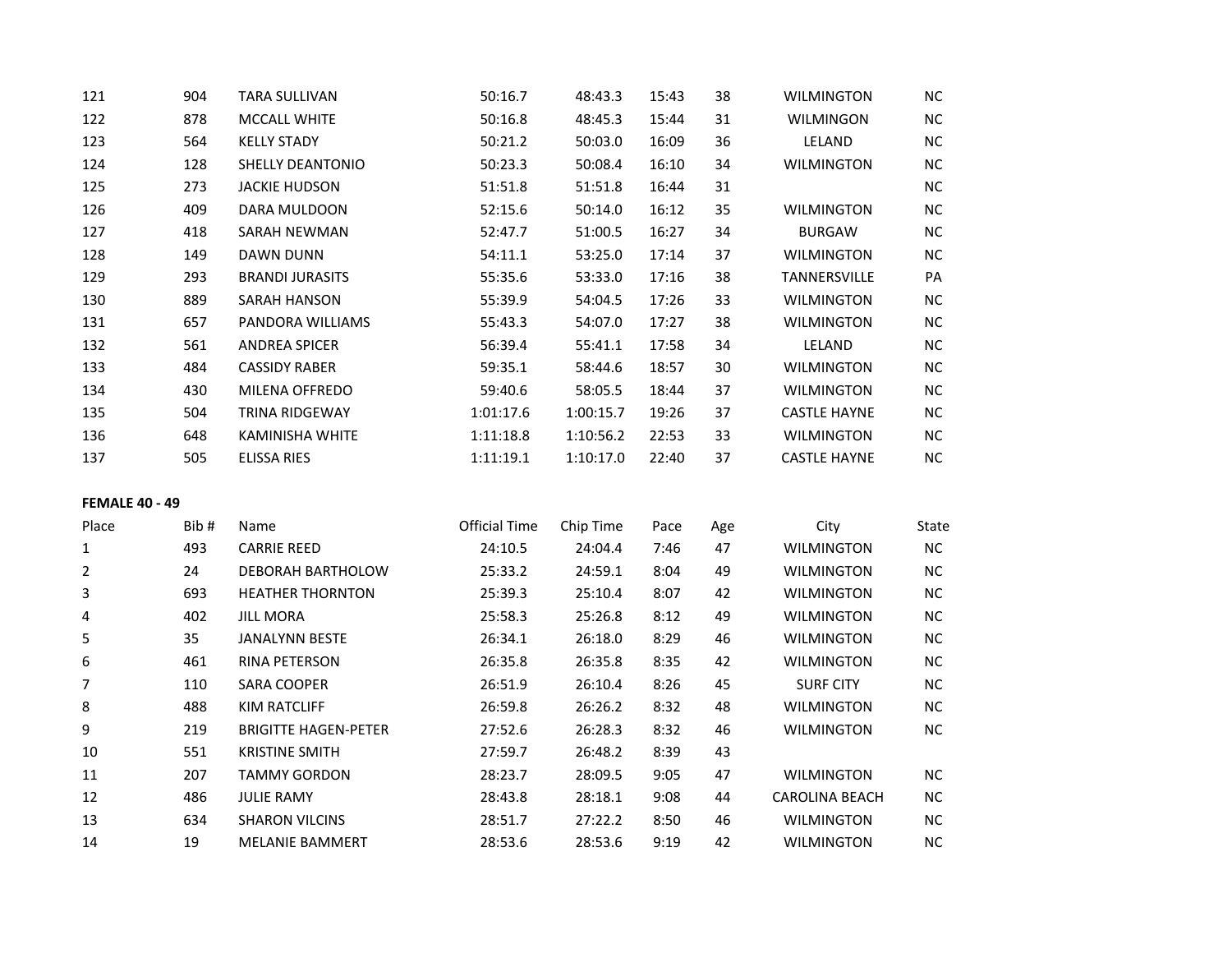| 15 | 209            | <b>ROBIN GRAHAM</b>       | 28:55.4 | 28:47.7 | 9:17  | 40 | <b>WILMINGTON</b>    | NC   |
|----|----------------|---------------------------|---------|---------|-------|----|----------------------|------|
| 16 | 526            | <b>SHAUN SEUFERT</b>      | 28:59.0 | 27:57.6 | 9:01  | 45 | <b>WIMINGTON</b>     | $NC$ |
| 17 | 870            | RACHELLE FIX              | 29:44.4 | 29:39.6 | 9:34  | 43 | WILMINGON            | N.C. |
| 18 | 236            | KATHLEEN HEALEY           | 29:53.5 | 28:51.0 | 9:18  | 40 | WILMINGTON           | NC   |
| 19 | 432            | MELISSA OLSON             | 30:39.2 | 29:56.5 | 9:39  | 42 | <b>WATHA</b>         | NC   |
| 20 | 346            | <b>MELISSA MANDELL</b>    | 30:44.5 | 29:21.7 | 9:28  | 43 | <b>WILMINGTON</b>    | $NC$ |
| 21 | 63             | <b>JENNIFER BUTZ</b>      | 30:51.9 | 30:37.2 | 9:53  | 41 | <b>WINNABOW</b>      | $NC$ |
| 22 | 597            | <b>ROBIN THOMPSON</b>     | 30:56.1 | 30:06.8 | 9:43  | 46 | <b>ROCKY POINT</b>   | NC   |
| 23 | 147            | CHRISTINA DOZIER          | 30:57.7 | 30:47.6 | 9:56  | 43 | <b>WILMINGTON</b>    | $NC$ |
| 24 | 9              | <b>DENISE ALBRECHT</b>    | 30:59.4 | 30:30.7 | 9:50  | 48 | <b>WILMINGTON</b>    | $NC$ |
| 25 | 627            | <b>CHRITA VASS</b>        | 31:08.0 | 30:39.9 | 9:53  | 44 | <b>WILMINGTON</b>    | NC   |
| 26 | 275            | CATHERINE IMPERIAL        | 31:09.6 | 29:39.7 | 9:34  | 47 | <b>WILMINGTON</b>    | $NC$ |
| 27 | 715            | <b>KELLI CANUP</b>        | 31:26.3 | 29:59.1 | 9:40  | 44 | <b>WILMINGTON</b>    | $NC$ |
| 28 | 425            | <b>KRISTIE NOWAK</b>      | 31:50.9 | 31:01.5 | 10:00 | 43 | <b>HOLLY SPRINGS</b> | NC   |
| 29 | 480            | <b>AMY PRUNEAU</b>        | 32:12.5 | 31:45.7 | 10:15 | 40 | <b>WILMINGTON</b>    | $NC$ |
| 30 | 655            | KIMBERLY WILLIAMS         | 32:14.5 | 30:52.2 | 9:57  | 41 | <b>WILMINGTON</b>    | $NC$ |
| 31 | 517            | <b>RAE SALLING</b>        | 32:33.6 | 32:27.8 | 10:28 | 47 | <b>WILMINGTON</b>    | NC   |
| 32 | 192            | <b>DEBORA GIJZEL</b>      | 32:38.6 | 32:29.2 | 10:29 | 46 | HAMPSTEAD            | $NC$ |
| 33 | 133            | <b>GWEN DEININGER</b>     | 32:57.9 | 32:53.7 | 10:36 | 41 | <b>WILMINGTON</b>    | $NC$ |
| 34 | 308            | <b>NATALIE KNIGHT</b>     | 33:13.3 | 32:40.2 | 10:32 | 45 | <b>KURE BEACH</b>    | NC   |
| 35 | 885            | <b>BARBARA BISHOP</b>     | 33:40.4 | 33:04.7 | 10:40 | 48 | <b>WILMINGTON</b>    | $NC$ |
| 36 | 594            | <b>DANIELLE THOMAS</b>    | 33:48.7 | 33:48.7 | 10:54 | 40 | WILMINGTON           | NC   |
| 37 | 601            | <b>ERIN TIFFT</b>         | 33:51.0 | 33:10.1 | 10:42 | 44 | <b>WILMINGTON</b>    | NC   |
| 38 | 607            | <b>KRIS TODD</b>          | 34:14.5 | 32:35.1 | 10:31 | 44 | <b>WILMINGTON</b>    | $NC$ |
| 39 | 175            | <b>LORI FICKEN</b>        | 34:17.4 | 33:46.7 | 10:54 | 48 | <b>WILMINGTON</b>    | $NC$ |
| 40 | 191            | <b>JESSICA GEROCK</b>     | 34:49.2 | 34:44.1 | 11:12 | 40 | <b>WILMINGTON</b>    | NC   |
| 41 | 701            | <b>BECKY FILER</b>        | 34:49.7 | 34:04.4 | 10:59 | 41 | HAMPSTEAD            | $NC$ |
| 42 | 157            | <b>FONDA DICKENS</b>      | 34:53.7 | 33:23.7 | 10:46 | 45 | <b>WILMINGTON</b>    | $NC$ |
| 43 | 52             | <b>STEPHANIE BRITTAIN</b> | 35:04.8 | 34:41.1 | 11:11 | 46 | <b>WILMINGTON</b>    | NC   |
| 44 | $\overline{7}$ | MELISSA ALBERTSON         | 35:07.4 | 34:55.9 | 11:16 | 45 | BEULAVILLE           | $NC$ |
| 45 | 256            | <b>GAYLE HOLLEY</b>       | 35:11.4 | 34:33.4 | 11:09 | 42 | <b>WINNABOW</b>      | $NC$ |
| 46 | 348            | <b>KELLIE MANSS</b>       | 35:12.9 | 34:48.3 | 11:14 | 42 | LELAND               | NC   |
| 47 | 167            | <b>DENISE EVANS</b>       | 35:15.0 | 34:09.7 | 11:01 | 49 | <b>WILMINGTON</b>    | $NC$ |
| 48 | 439            | <b>VICTORIA OXENDINE</b>  | 35:27.0 | 34:29.4 | 11:07 | 44 | WILMINGON            | NC   |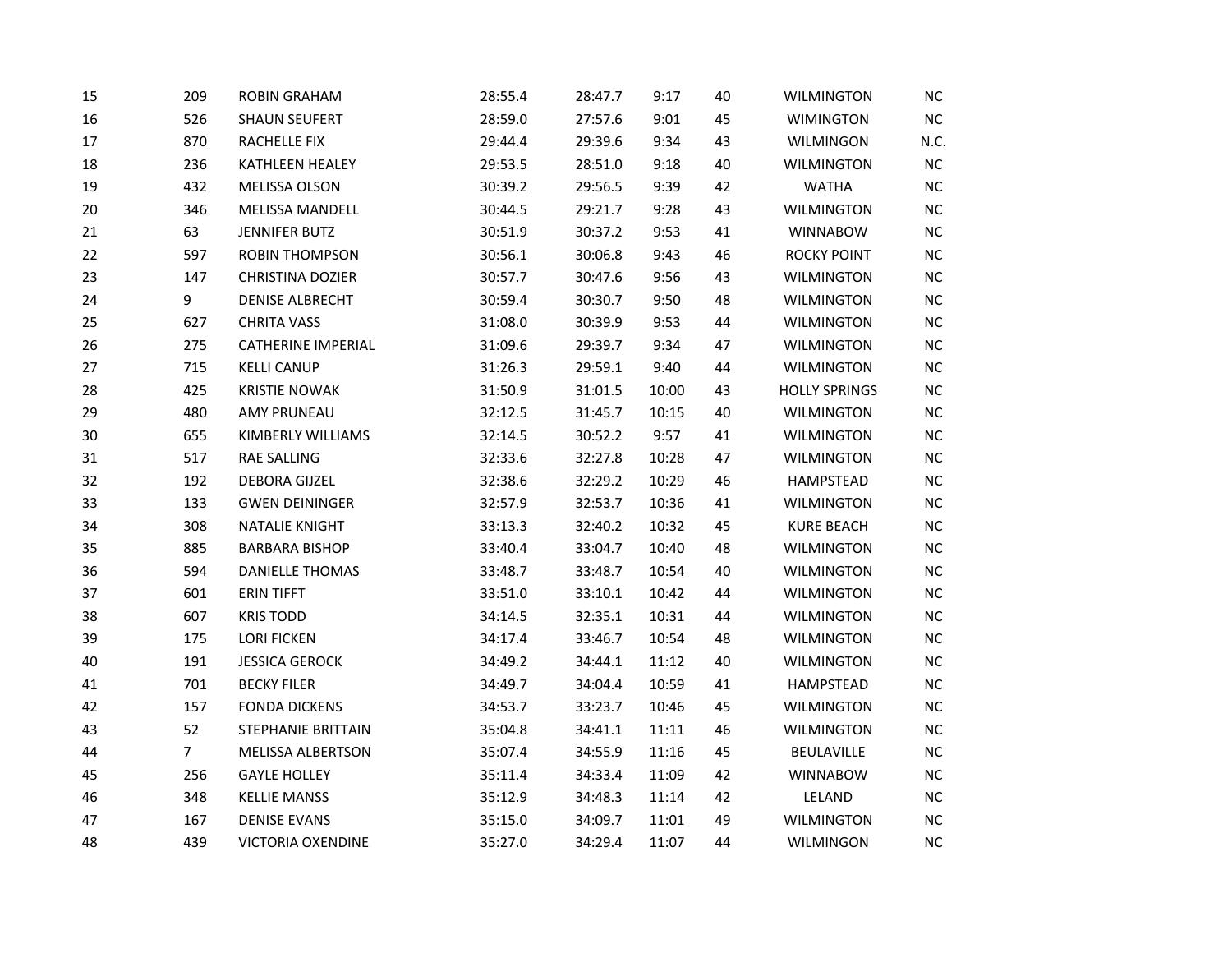| 49 | 668 | DONNA WOOD               | 35:58.0 | 35:56.2 | 11:35 | 44 | <b>WILMINGTON</b>         | $NC$      |
|----|-----|--------------------------|---------|---------|-------|----|---------------------------|-----------|
| 50 | 584 | <b>ERIN TAYLOR</b>       | 36:14.7 | 36:05.1 | 11:38 | 46 | <b>WILMINGTON</b>         | $NC$      |
| 51 | 279 | <b>SUZANNE JALOT</b>     | 36:44.1 | 35:40.4 | 11:30 | 40 |                           |           |
| 52 | 314 | TRICIA LANCASTER         | 37:15.0 | 36:16.9 | 11:42 | 46 | <b>WILMINGTON</b>         | $NC$      |
| 53 | 4   | <b>WENDY ADKINS</b>      | 37:16.5 | 37:05.5 | 11:58 | 40 | HAMPSTEAD                 | $NC$      |
| 54 | 286 | LORI JOHNSON             | 37:26.2 | 37:03.6 | 11:57 | 42 | <b>WILMINGTON</b>         | $NC$      |
| 55 | 210 | <b>GRACE GRANATO</b>     | 37:39.2 | 37:04.6 | 11:57 | 48 | WILMINGTON                | $NC$      |
| 56 | 168 | ANDREA CAMPBELL          | 37:44.1 | 37:19.8 | 12:02 | 45 | <b>WILMINGTON</b>         | $NC$      |
| 57 | 549 | <b>ERIN SMITH</b>        | 37:48.1 | 37:06.6 | 11:58 | 40 | <b>WILMINGTON</b>         | $NC$      |
| 58 | 373 | MONICA MCDONOUGH         | 38:00.4 | 37:22.2 | 12:03 | 40 | WALLKILL                  | <b>NY</b> |
| 59 | 463 | <b>MARGARET PIERSON</b>  | 38:05.5 | 37:19.0 | 12:02 | 44 | <b>WRIGHTSVILLE BEACH</b> | $NC$      |
| 60 | 353 | <b>SUSAN MAROTTI</b>     | 38:05.7 | 37:19.8 | 12:02 | 45 | <b>WILMINGTON</b>         | $NC$      |
| 61 | 89  | <b>CARRIE CHEATHAM</b>   | 38:19.1 | 37:48.0 | 12:12 | 47 | <b>WILMINGTON</b>         | $NC$      |
| 62 | 573 | <b>MARGUERITE STOKES</b> | 38:20.8 | 38:10.1 | 12:19 | 49 | <b>WILMINGTON</b>         | $\sf NC$  |
| 63 | 302 | <b>JANET KEHOE</b>       | 38:41.0 | 37:40.2 | 12:09 | 47 |                           |           |
| 64 | 744 | <b>AMY MCLAMB</b>        | 38:55.8 | 37:41.2 | 12:09 | 40 | <b>WILMINGTON</b>         | $NC$      |
| 65 | 629 | <b>CHRISTINE VAYO</b>    | 38:57.9 | 38:38.4 | 12:28 | 45 | <b>WILMINGTON</b>         | $NC$      |
| 66 | 524 | <b>SHANNON SEUFERT</b>   | 39:02.3 | 38:01.8 | 12:16 | 44 | <b>WIMINGTON</b>          | $NC$      |
| 67 | 121 | <b>HEATHER DAMERON</b>   | 39:09.6 | 38:00.9 | 12:15 | 45 | <b>WILMINGTON</b>         | $NC$      |
| 68 | 666 | ALEXA WINSTEAD           | 39:58.5 | 38:15.7 | 12:20 | 45 | <b>WILMINGTON</b>         | $NC$      |
| 69 | 553 | <b>MELANIE SMITH</b>     | 40:19.6 | 39:14.3 | 12:39 | 47 | WILMINGTON                | $NC$      |
| 70 | 241 | <b>STEPHANIE HEANEY</b>  | 40:45.7 | 38:50.6 | 12:32 | 40 | <b>WILMINGTON</b>         | $NC$      |
| 71 | 153 | MICHELE DUNNING          | 40:50.2 | 40:18.5 | 13:00 | 44 | <b>KERHONKSON</b>         | <b>NY</b> |
| 72 | 222 | <b>JOY HAMRICK</b>       | 41:02.0 | 40:23.0 | 13:02 | 45 | <b>WILMINGTON</b>         | $NC$      |
| 73 | 114 | <b>WENDY COTTEN</b>      | 41:19.2 | 39:20.9 | 12:41 | 49 | SANFORD                   | $NC$      |
| 74 | 664 | <b>TRACEL WILT</b>       | 41:22.6 | 39:37.5 | 12:47 | 43 | <b>WILMINGTON</b>         | $NC$      |
| 75 | 478 | <b>JENNIFER PREVATTE</b> | 41:38.1 | 41:01.7 | 13:14 | 44 | <b>WILMINGTON</b>         | $NC$      |
| 76 | 352 | DEBBIE MARMORSTEIN       | 41:43.5 | 41:29.4 | 13:23 | 47 | <b>WILMINGTON</b>         | $NC$      |
| 77 | 383 | <b>KRISTEN MCZEKE</b>    | 42:53.5 | 42:31.6 | 13:43 | 44 | WILMINGTON                | $NC$      |
| 78 | 266 | LAVONDA HOWARD           | 43:45.4 | 42:43.5 | 13:47 | 47 |                           |           |
| 79 | 225 | LORELL HARALDSON         | 44:48.8 | 44:09.1 | 14:15 | 46 | LELAND                    | $NC$      |
| 80 | 384 | <b>MARY MEGEE</b>        | 44:51.1 | 43:36.9 | 14:04 | 43 | <b>WILMINGTON</b>         | $NC$      |
| 81 | 297 | <b>BETH KATZ</b>         | 45:29.8 | 43:42.0 | 14:06 | 45 | <b>WILMINGTON</b>         | $NC$      |
| 82 | 521 | REBECCA SEGOOL           | 45:34.4 | 44:16.1 | 14:17 | 44 | <b>WILMINGTON</b>         | $NC$      |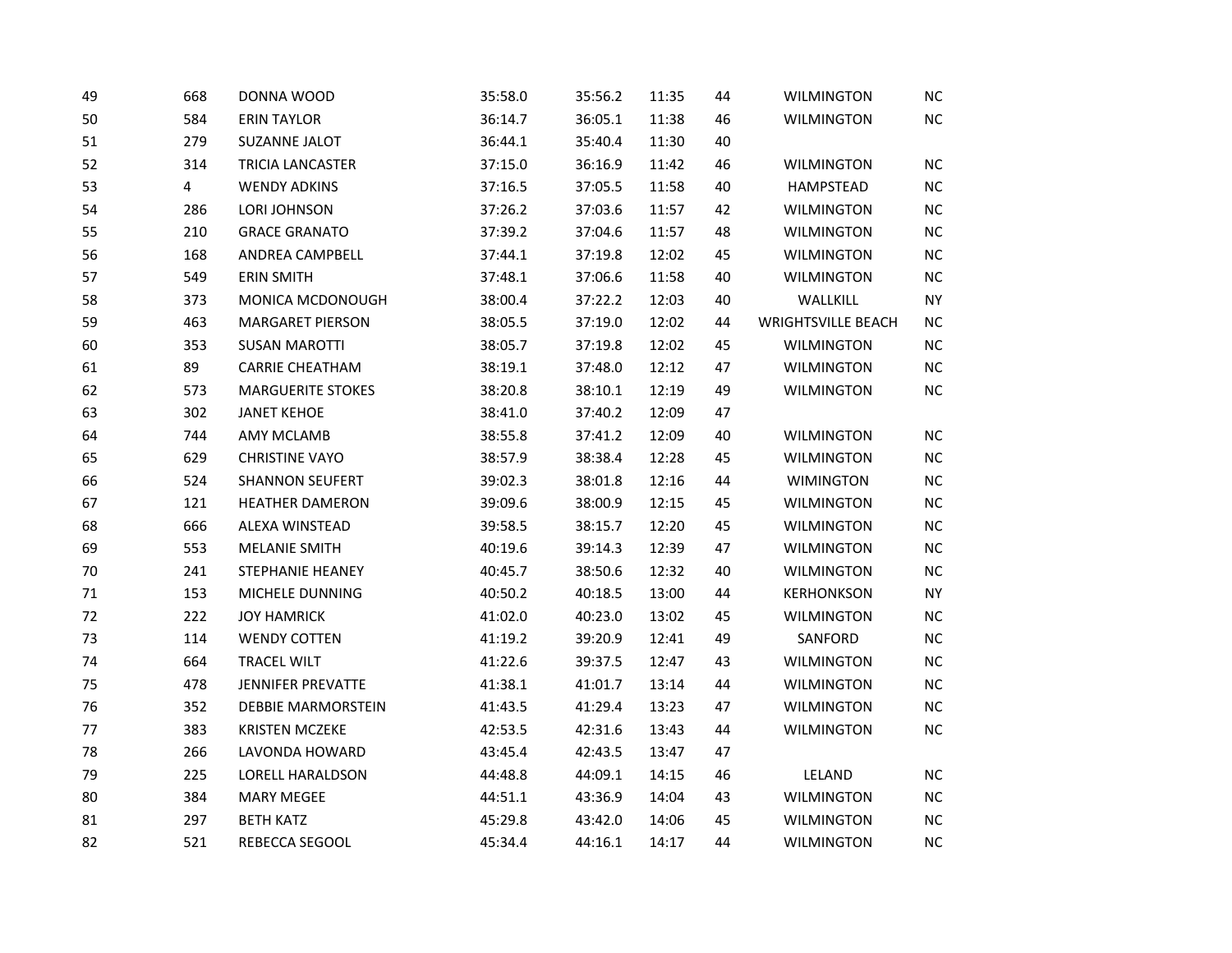| 83                    | 531  | <b>SUZIE SHEPARD</b>      | 46:09.3              | 44:59.3   | 14:31 | 41  | HAMPSTEAD           | NC        |
|-----------------------|------|---------------------------|----------------------|-----------|-------|-----|---------------------|-----------|
| 84                    | 653  | <b>BRIDGETTE WILLIAMS</b> | 46:11.5              | 45:07.9   | 14:33 | 44  | <b>WILMINGTON</b>   | NC        |
| 85                    | 163  | <b>LISA ENGLISH</b>       | 46:37.5              | 46:35.1   | 15:02 | 41  | <b>WILMINGTON</b>   | NC        |
| 86                    | 39   | <b>DAWN BLACKLEY</b>      | 46:37.8              | 46:35.6   | 15:02 | 41  | <b>HAMPSTEAD</b>    | NC        |
| 87                    | 278  | <b>BETH IRLAND</b>        | 48:01.9              | 46:49.4   | 15:06 | 43  | <b>WILMINGTON</b>   | NC        |
| 88                    | 716  | <b>SHANNON CARDEIRO</b>   | 48:13.7              | 47:10.3   | 15:13 | 41  | <b>WILMINGTON</b>   | NC.       |
| 89                    | 487  | <b>DEBBIE RANDALL</b>     | 48:13.8              | 47:10.5   | 15:13 | 46  | <b>WILMINGTON</b>   | NC        |
| 90                    | 677  | <b>FRANKIE YOUNG</b>      | 49:15.6              | 47:34.2   | 15:21 | 41  | <b>WILMINGTON</b>   | NC        |
| 91                    | 455  | <b>NANCY PEARSON</b>      | 49:18.1              | 48:29.1   | 15:38 | 48  | LELAND              | $NC$      |
| 92                    | 412  | <b>DAWN MUNROE</b>        | 49:50.1              | 48:51.5   | 15:45 | 43  | <b>WILMINGTON</b>   | NC        |
| 93                    | 305  | NIKI KELSHAW              | 49:53.2              | 48:59.8   | 15:48 | 48  | LITTLE RIVER        | SC        |
| 94                    | 841  | <b>MARY MORGAN</b>        | 50:04.9              | 49:24.6   | 15:56 | 43  | <b>WILMINGTON</b>   | NC        |
| 95                    | 863  | <b>NICOLE BRITT</b>       | 51:39.9              | 51:00.4   | 16:27 | 42  | WILMINGON           | NC        |
| 96                    | 306  | ANISSA KING               | 52:40.8              | 52:14.1   | 16:51 | 47  | <b>WILMINGTON</b>   | NC        |
| 97                    | 377  | FREDRIKA MCMILLAN-BROWN   | 52:47.6              | 51:00.1   | 16:27 | 41  | <b>WILMINGTON</b>   | NC        |
| 98                    | 26   | <b>CATHARINE BATSON</b>   | 53:21.5              | 51:59.6   | 16:46 | 45  | <b>ROCKY POINT</b>  | <b>NC</b> |
| 99                    | 258  | <b>NANCY HOLT</b>         | 56:49.5              | 55:10.5   | 17:48 | 48  | <b>WILMINGTON</b>   | NC        |
| 100                   | 226  | <b>JAMIE HARDISON</b>     | 57:00.6              | 55:18.2   | 17:50 | 44  | <b>ROCKY POINT</b>  | NC        |
| 101                   | 692  | <b>BETH STRATTON</b>      | 59:34.4              | 58:46.1   | 18:57 | 41  | <b>WILMINGTON</b>   | NC        |
| 102                   | 25   | <b>ROBIN BATES</b>        | 1:01:17.4            | 1:00:15.2 | 19:26 | 49  | <b>CASTLE HAYNE</b> | NC        |
| <b>FEMALE 50 - 59</b> |      |                           |                      |           |       |     |                     |           |
| Place                 | Bib# | Name                      | <b>Official Time</b> | Chip Time | Pace  | Age | City                | State     |
| 1                     | 658  | SONJA WILLIAMS            | 26:09.6              | 26:09.6   | 8:26  | 51  | <b>JACKSONVILLE</b> | NC        |
| 2                     | 406  | REBECCA MOXEY             | 27:41.2              | 27:41.2   | 8:56  | 53  | HAMPSTEAD           | NC        |
| 3                     | 646  | RHONDA WESLEY             | 27:45.1              | 27:12.5   | 8:46  | 50  | <b>WILMINGTON</b>   | N.C.      |
| 4                     | 204  | RACHEL KENDALL            | 28:07.8              | 27:45.5   | 8:57  | 50  | <b>WILMINGTON</b>   | NC        |
| 5                     | 96   | POLLY CLAWSON             | 29:37.4              | 29:21.0   | 9:28  | 52  | <b>WILMINGTON</b>   | NC        |
| 6                     | 490  | <b>TAMMY REBER</b>        | 29:57.5              | 28:58.1   | 9:21  | 50  | <b>MANTEO</b>       | <b>NC</b> |
| 7                     | 185  | <b>BETH FREY</b>          | 29:57.9              | 29:05.6   | 9:23  | 53  | <b>WILMINGTON</b>   | NC        |
| 8                     | 881  | TRISH DURANT              | 30:39.0              | 30:34.7   | 9:52  | 56  | <b>WILMINGTON</b>   | NC        |
| 9                     | 533  | <b>KIM SHOLAR</b>         | 30:39.4              | 29:54.4   | 9:39  | 52  | <b>WILMINGTON</b>   | <b>NC</b> |
| 10                    | 445  | <b>DIANE PARKER</b>       | 31:02.1              | 30:26.9   | 9:49  | 50  | <b>WILMINGTON</b>   | NC        |
| 11                    | 145  | LYNN DOWDY                | 32:03.4              | 32:03.4   | 10:20 | 51  | <b>CLAYTON</b>      | NC        |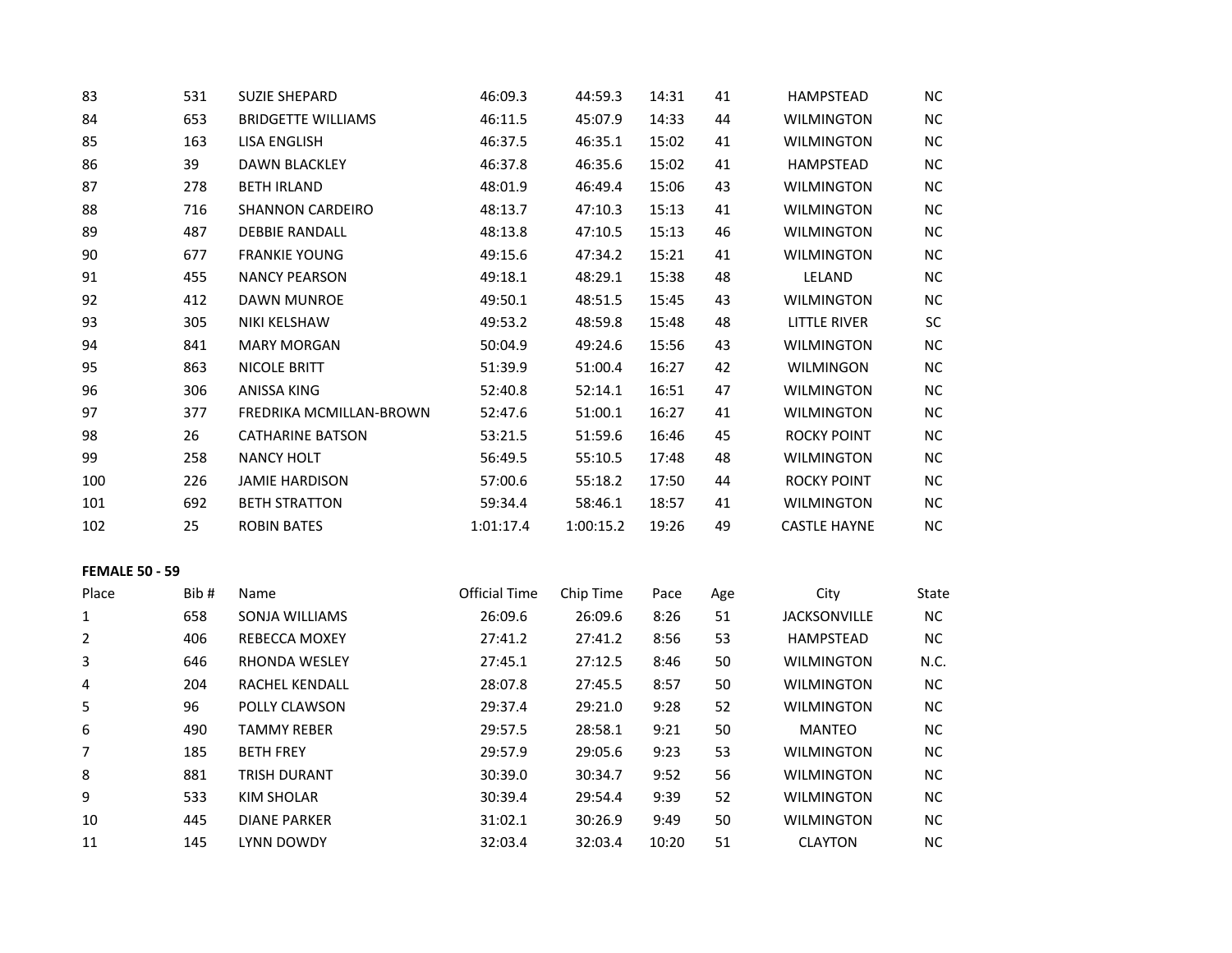| 12     | 363 | <b>LILIA GUERRO</b>      | 32:17.8 | 32:10.6 | 10:23 | 59 | <b>WILMINGTON</b>     | <b>NC</b> |
|--------|-----|--------------------------|---------|---------|-------|----|-----------------------|-----------|
| 13     | 381 | <b>CAROLYN MCNULTY</b>   | 33:34.1 | 32:46.8 | 10:34 | 57 | <b>WILMINGTON</b>     | $NC$      |
| 14     | 49  | <b>SALLY BRINGARD</b>    | 33:37.8 | 33:32.7 | 10:49 | 52 | <b>WILMINGTON</b>     | $NC$      |
| 15     | 368 | <b>MARIAN MCDANIEL</b>   | 33:38.4 | 32:52.0 | 10:36 | 53 | <b>CAROLINA BEACH</b> | NC        |
| 16     | 565 | PATRICIA STANLAND        | 34:23.6 | 33:32.5 | 10:49 | 50 | <b>CASTLE HAYNE</b>   | $NC$      |
| 17     | 374 | <b>TERRY MCELWAIN</b>    | 35:09.7 | 34:57.9 | 11:16 | 59 | WILMINGTON            | $NC$      |
| 18     | 514 | <b>SUSAN SALEM</b>       | 36:48.2 | 35:59.9 | 11:36 | 57 | <b>HOLLY RIDGE</b>    | $NC$      |
| 19     | 718 | LINDA CARLSEN            | 38:22.0 | 37:32.8 | 12:06 | 52 | HAMPSTEAD             | NC        |
| $20\,$ | 343 | ANGELA MALLARD           | 38:23.8 | 37:32.7 | 12:06 | 51 | MAYSVILLE             | NC        |
| 21     | 341 | <b>GAYLA MACMILLAN</b>   | 38:23.8 | 37:33.8 | 12:07 | 55 | <b>WILMINGTON</b>     | $NC$      |
| 22     | 640 | PAMELA WALL              | 38:31.7 | 38:19.4 | 12:22 | 50 | HAMPSTEAD             | <b>NC</b> |
| 23     | 832 | <b>OBIE MARTIN</b>       | 38:38.5 | 37:55.5 | 12:14 | 52 | <b>WILMINGTON</b>     | $NC$      |
| 24     | 380 | <b>DENISE MCNEIL</b>     | 38:52.7 | 37:53.6 | 12:13 | 52 | <b>WILMINGTON</b>     | $NC$      |
| 25     | 328 | <b>CATHY LEONARD</b>     | 38:53.6 | 37:50.1 | 12:12 | 53 | <b>WILMINGTON</b>     | $NC$      |
| 26     | 626 | <b>BEVERLY VANN</b>      | 40:02.2 | 39:15.3 | 12:40 | 51 | <b>WILMINGTON</b>     | $NC$      |
| 27     | 41  | <b>LYNN BOGEN</b>        | 40:08.1 | 39:04.2 | 12:36 | 55 | <b>WILMINGTON</b>     | $NC$      |
| 28     | 252 | <b>JOSIE HIGHSMITH</b>   | 41:08.5 | 40:24.2 | 13:02 | 53 | LELAND                | $NC$      |
| 29     | 618 | LAURA TRAVIS-EHART       | 41:24.8 | 40:56.5 | 13:12 | 50 | <b>SUPPLY</b>         | NC        |
| 30     | 230 | <b>KIMBERLY HATCH</b>    | 41:25.8 | 40:34.0 | 13:05 | 52 | LELAND                | $NC$      |
| 31     | 324 | <b>TRACEY LAYTON</b>     | 41:58.0 | 39:44.5 | 12:49 | 52 | <b>WILMINGTON</b>     | NC        |
| 32     | 616 | <b>BETH TRACHTENBERG</b> | 42:43.3 | 41:17.5 | 13:19 | 54 | <b>KURE BEACH</b>     | $NC$      |
| 33     | 483 | <b>TREASA QUINONES</b>   | 43:50.4 | 43:29.5 | 14:02 | 50 | <b>WILMINGTON</b>     | $NC$      |
| 34     | 326 | <b>JOANNE LEE</b>        | 44:12.8 | 42:51.8 | 13:49 | 50 | <b>WILMINGTON</b>     | NC        |
| 35     | 442 | <b>JACKIE PAIT</b>       | 44:48.8 | 44:09.1 | 14:15 | 58 | <b>WILMINGTON</b>     | $NC$      |
| 36     | 713 | <b>DEBBIE CAIN</b>       | 45:01.8 | 43:24.1 | 14:00 | 52 | <b>WILMINGTON</b>     | $NC$      |
| 37     | 310 | <b>LAURA LABREE</b>      | 45:27.3 | 43:52.6 | 14:09 | 54 | HAMPSTEAD             | NC        |
| 38     | 11  | <b>JANE ALBRIGHT</b>     | 45:29.8 | 43:39.5 | 14:05 | 51 | <b>BURLINGTON</b>     | $NC$      |
| 39     | 639 | PAMELA WALKER            | 45:45.6 | 44:53.5 | 14:29 | 50 | <b>WILMINGTON</b>     | NC        |
| 40     | 194 | <b>ROBIN GILMORE</b>     | 46:08.8 | 44:59.8 | 14:31 | 51 | LELAND                | NC        |
| 41     | 180 | <b>KATHY FLUTA</b>       | 46:17.5 | 45:03.9 | 14:32 | 50 | WILMINGTON            | NC        |
| 42     | 364 | <b>SUSANA MAY</b>        | 47:04.5 | 46:57.2 | 15:09 | 56 | <b>WILMINGTON</b>     | $NC$      |
| 43     | 115 | SARAH CRALLE             | 47:28.1 | 47:18.0 | 15:15 | 58 | <b>WILMINGTON</b>     | <b>NC</b> |
| 44     | 98  | <b>JAN CLEMMONS</b>      | 48:07.7 | 46:11.1 | 14:54 | 57 | LELAND                | $NC$      |
| 45     | 319 | <b>TAMMY LANGLEY</b>     | 48:13.6 | 47:10.6 | 15:13 | 51 | <b>WILMINGTON</b>     | NC        |